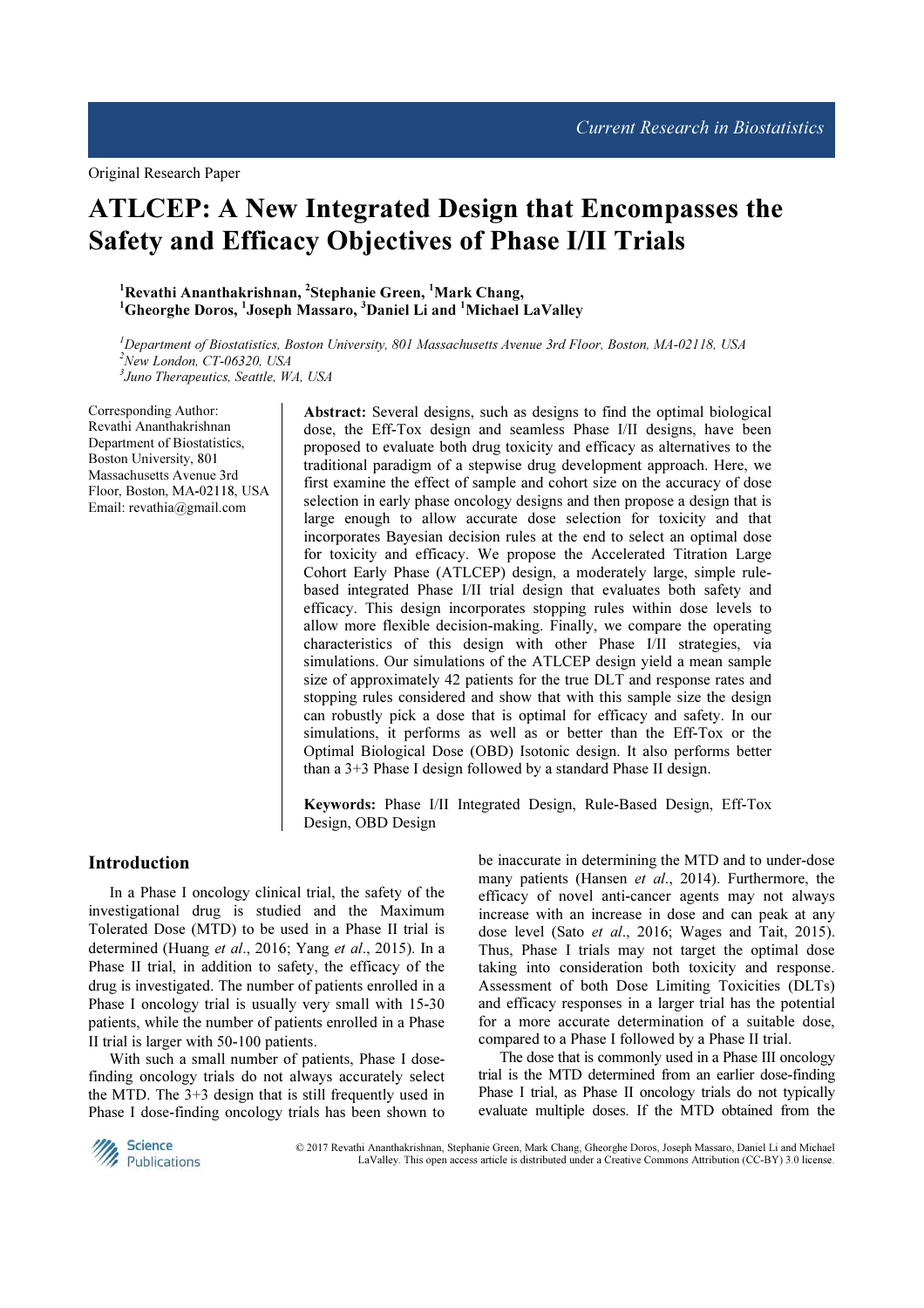Phase I trial is not correct, this can have enormous cost and resource repercussions for the development of an oncology drug. If the dose administered to patients in the Phase III trial is too high, the trial can fail because of many early withdrawals due to toxicity. On the other hand, if the dose administered to patients is not efficacious, it may not be possible to determine from the Phase III trial results whether the drug did not work at all or whether just the dosage was wrong. Thus, conducting small early phase trials and rapidly moving on to the corresponding Phase III trial may not be a good strategy and it may be worthwhile to spend more time and treat more patients in the early phase trials to thoroughly investigate and accurately determine the optimal dose for safety and efficacy.

The importance of selecting the right safe dose and the optimal dose for toxicity and efficacy has been illustrated several times. In a paper by Markman (2010), the drug pegylated liposomal Doxorubicin (PLD), used to treat platinum resistant ovarian cancer and its dosage are discussed. The dose of PLD explored in initial clinical trials and approved by the FDA was 50 mg/m<sup>2</sup> administered every 28 days. However, clinical experience has shown that this dose leads to substantial numbers of adverse effects, while a lower dose of 40  $mg/m<sup>2</sup>$  is equally efficacious but leads to fewer adverse effects, as emphasized by Ferrandina (2010). For other examples, a paper by Schilsky et al. (2013) provides a summary of several oncology drugs and states that for many of these, the dose that is clinically administered is often lower, or higher, than the dosage that was approved by the regulatory authority.

In this study, we propose a simple integrated Phase I/II trial design called the "Accelerated Titration Large Cohort Early Phase (ATLCEP) design" that evaluates both safety and efficacy with a moderately large sample size. The motivation for exploring a larger rule-based design comes from the substantial effect of sample size and/or cohort size on the accuracy of dose selection in early phase oncology designs. With 35-50 patients, the safety of the drug and the MTD can be evaluated with greater accuracy than with 15- 30 patients and the efficacy of the study drug can also be investigated in this larger sample. Thus, a single, larger study could serve to determine a dose that is optimal for both safety and efficacy. Several designs have been proposed to evaluate both drug toxicity and efficacy in early phase trials such as designs to find the optimal biological dose (Wages and Tait, 2015; Zang et al., 2014) and the Eff-Tox design (Thall and Cook, 2004; Thall et al., 2006) among others (Pan et al., 2013; 2014; Hoering et al., 2011; 2013; Braun, 2002; Yin et al., 2006; Zhang et al., 2006; Dragalin et al., 2008; Li et al., 2017); a recent reference by Yuan covers Bayesian designs for Phase I/II trials (Yuan et al., 2016).

Our proposed rule-based ATLCEP design is similar in concept to the Eff-Tox design. The Bayesian decision rules incorporated in our design at the end of the trial for selecting an optimal dose for efficacy and safety are the same as those used in the Eff-Tox design for determining the dose level to which the next cohort of patients should be assigned, based on the number of DLTs and responses in previous patients. However, our design does not require the challenging selection of three points to define the trade-off function contour used to determine the optimal dose for the next cohort of patients in the Eff-Tox design. In addition, unlike these other designs, the proposed rule-based design is easily implemented without the assistance of a statistician during the trial conduct.

# Methods

# Effect of Sample Size/Cohort Size on the Accuracy of MTD or Optimal Dose Selection

We first simulate the effect of sample and/or cohort sizes on the accuracy of MTD selection in rule-based designs such as the  $3+3$ ,  $5+5a$ ,  $10+10$  and  $20+20$  designs as well as the Continual Reassessment Method (CRM) design. For this, we use a logistic dose-toxicity curve, which is often employed to describe the relation between dose and toxicity (Garrett-Mayer, 2006); we also study the effect of sample size and cohort size on the accuracy of optimal dose selection in the Eff-Tox design (Thall *et al.*, 2006) [see 'Simulations' Section for details]. We compare the results for accuracy of optimal dose selection of the ATLCEP design to those of the Eff-Tox design and the OBD Isotonic design for various scenarios of true toxicity and efficacy rates. We also compare the results of the ATLCEP design to those of a 3+3 Phase I design followed by a Phase II design. We briefly describe each design studied in this study below.

## Design Descriptions

The CRM design is a Bayesian design, where the cumulative DLT data along with a pre-specified dosetoxicity model, frequently a one or two parameter logistic model, is used to assign the next patient(s) to a dose level (O'Quigley et al., 1990; Garrett-Mayer, 2006). The stopping point of the trial is usually when the pre-specified sample size is reached.

The Eff-Tox design is also a Bayesian design, considering the trade-off between the probabilities of drug toxicity and efficacy to determine the optimal dose for each new cohort of patients. This requires the selection of three points to define a trade-off function contour, which needs careful consideration. If the tradeoff contour is not sufficiently steep, the design can get stuck at a low dose and fail to find an optimal dose for the assignment of the next cohort of patients (https://biostatistics.mdanderson.org/softwaredownload/ ProductSupportFiles/EffTox/EffToxUsersGuide.pdf).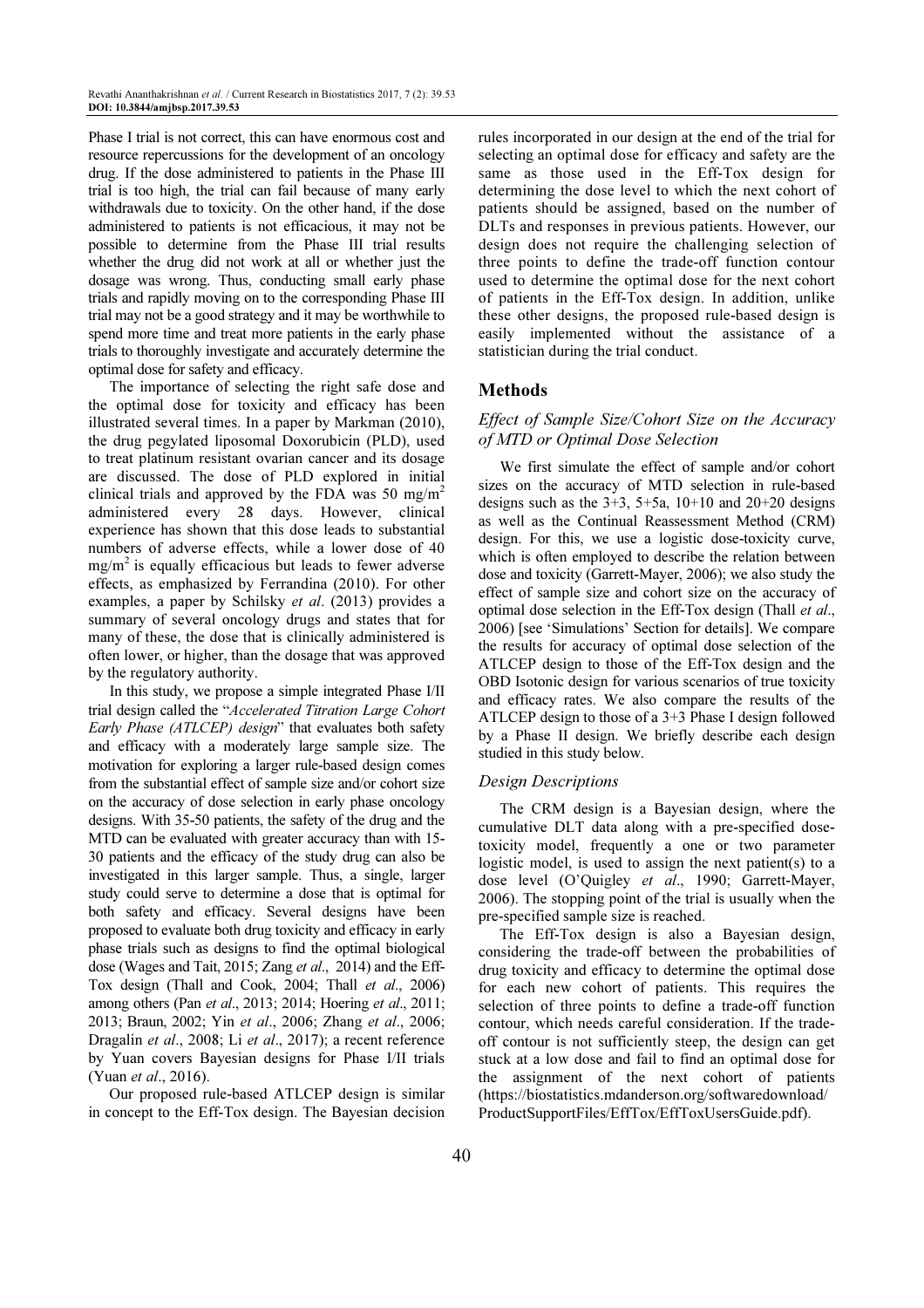The stopping point of the trial is usually when the prespecified sample size is reached.

The details of the OBD Isotonic design are provided by Zang et al. (2014). To determine the OBD an admissible set of doses, which satisfy a safety criterion similar to that used in the Eff-Tox design, is first defined. The OBD is then the lowest dose with the highest response rate within the admissible set. The stopping point of the trial is usually when the pre-specified sample size is reached.

The 3+3 and 5+5a rule based designs target a DLT rate of approximately 0.2 (Table 4.1 of Chapter 4 of Ting (Ivanova, 2006b) and Table 1 of Ananthakrishnan et al. (2017). The basic procedure for these designs are presented below:

- 3+3 Design: Enroll 3 patients at the lowest dose level
	- If 0 out of 3 enrolled patients have a DLT, then escalate to the next dose level and enroll 3 more
	- If 1 out of 3 patients has a DLT, then add 3 more patients at the same dose level; if 2 or more patients out of 3 or 6 patients experience a DLT, then stop the trial
	- The MTD is one dose level below the last dose level examined
- 5+5a Design: Enroll 5 patients at the lowest dose level
	- If 0 out of 5 enrolled patients have a DLT, then escalate to the next dose level and enroll 5 more
	- If 1 or 2 out of 5 patients have a DLT, then add 5 more patients at the same dose level; if 3 or more patients out of 5 or 10 patients experience a DLT, then stop the trial
	- The MTD is one dose level below the last dose level examined

The 10+10 and 20+20 designs we present are constructed so that they target a DLT rate of approximately 0.2, (see the Appendix for the target DLT interval of the 20+20 design):

- $10+10$  design: Enroll 10 patients at the lowest dose level
	- If  $\leq$  patients out of 10 have a DLT, then enroll 10 patents in the next higher dose level
	- If 3 or 4 patients experience a DLT, then enroll 10 more patients in the same dose level
	- If  $\leq$  patients out of 20 have a DLT, then enroll 10 patients in the next higher dose level
	- If 5 or more patients out of 10 or 20 experience a DLT at a dose level, then stop the trial
	- The MTD is one dose level below the last dose level examined
- 20+20 design: Enroll 20 patients at the lowest dose level
- If  $\leq 6$  patients out of 20 have a DLT, then enroll 20 patents in the next higher dose level
- If 7 or 8 patients experience a DLT, then enroll 20 more patients in the same dose level
- If  $\leq$  8 patients out of 40 have a DLT, then enroll 20 patients in the next higher dose level
- If 9 or more patients out of 20 or 40 patients have a DLT at a dose level, then stop the trial
- The MTD is one dose level below the last dose level examined

## Proposed Design

We propose the *ATLCEP* design that is a simple rulebased design during the conduct of the trial, which enrolls larger sample sizes than standard Phase I designs and incorporates Bayesian decision rules for optimal dose selection at the end of the trial. The idea is to use accelerated titration to avoid widespread underdosing of patients, but to switch to the large cohort phase near the MTD to gain accuracy.

The schematic of the ATLCEP design is shown in Figure 1 and the design is described here. The ATLCEP design starts in the accelerated titration phase by enrolling patients in cohorts of size 3:

- The first cohort of 3 patients is assigned to the lowest dose level and subsequent cohorts of size 3 continue to be assigned to increasing dose levels as long as none of the 3 patient cohorts experience a DLT
- When one or more patients in a cohort of size 3 experience a DLT, then the design switches from the accelerated titration phase into the large cohort phase which is based on a modification of the 20+20 design presented earlier

In the large cohort phase, batches of 6 or 8 patients are used to fill in the 20-patient cohorts to limit the number of patients that are exposed to the study drug at once:

- 3 new patients are enrolled at the same dose where accelerated titration stopped to reach an initial total of 6
- If  $\geq$ 4 patients out of 6 have a DLT, then the trial stops
- If  $\leq 4$  patients out of 6 have a DLT, then 8 more patients are added to this dose.
- If  $>8$  patients out of 14 have a DLT, then the trial stops
- If  $\leq$  8 patients out of 14 have a DLT, then 6 more patients are added to this dose
- If  $> 8$  patients out of 20 have a DLT, the trial stops.
- If  $\leq$  7 patients out of 20 have a DLT, the dose is escalated and 6 patients are treated at the next higher dose level and the process starts over at that higher dose level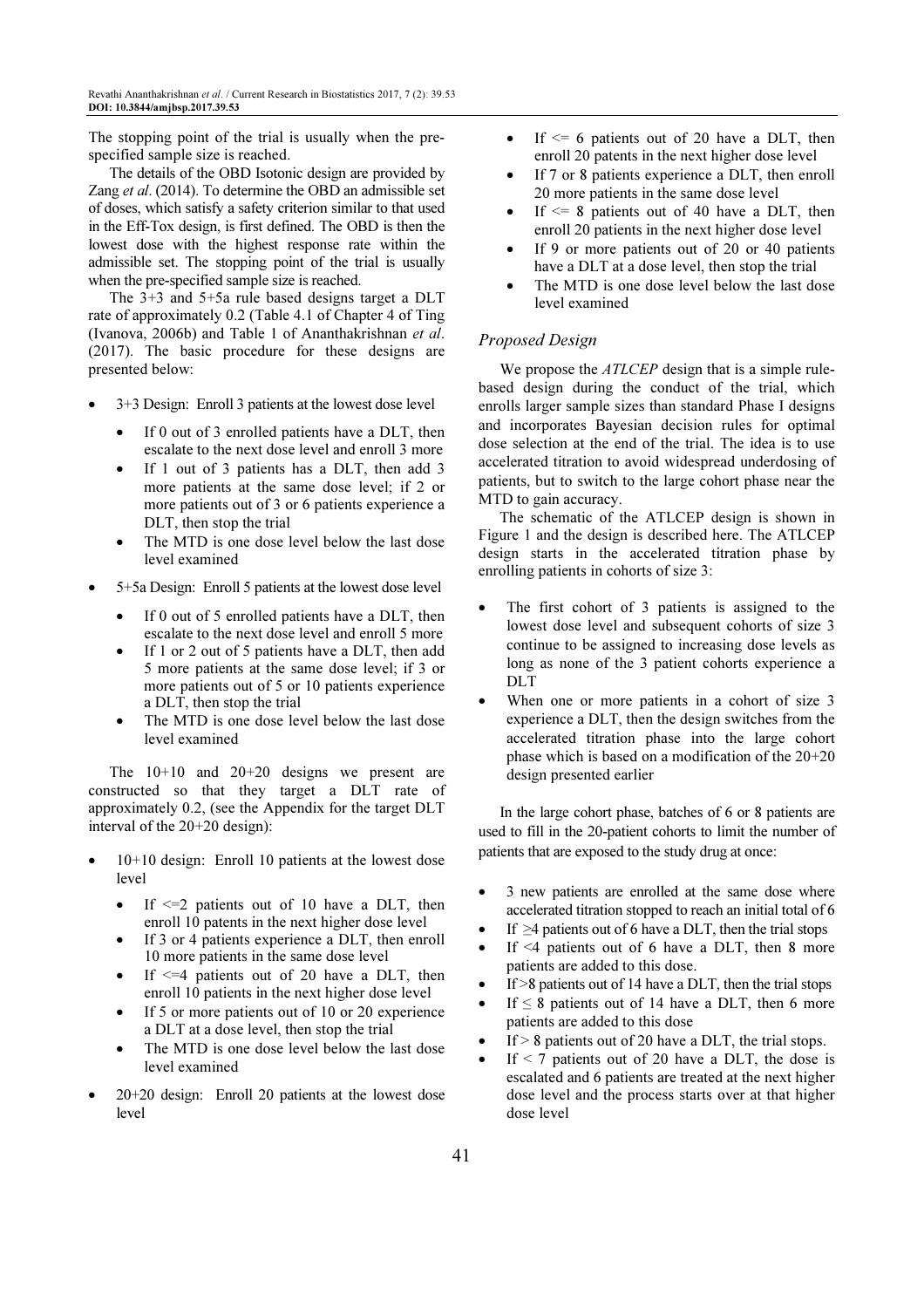- If 7 or 8 patients out of 20 have a DLT, then the same dose level is expanded (up to 40) and 6 additional patients are treated at the same dose
- If  $>8$  out of 26 patients have a DLT, then the trial stops
- If  $\leq$ 8 patients out of 26 have a DLT, then 8 additional patients are added to the dose
- If  $> 8$  out of 34 patients have a DLT, then the trial stops
- If  $\leq 8$  out of 34 patients have a DLT, then 6 additional patients are added to the dose.
- If >8 out of 40 patients have a DLT, then the trial is stopped
- If  $\leq 8$  out of 40 patients have a DLT, the dose is escalated and 6 patients are treated at the next higher dose level and the process starts over at that higher dose level



Fig. 1: Schematic of the ATLCEP design. At the end of the trial, the dose that is optimal for safety and efficacy is chosen using Bayesian decision rules and other criteria; \*Note that we can escalate if we see 6 or less DLTs out of 20 patients or 8 or less DLTs out of 40 patients in a dose level, but we can also escalate if 0 DLTs and 0 responses are observed in the first 14 patients in a dose level since we cannot observe more than 6 DLTs in the last 6 patients and since the dose is not efficacious (otherwise we enroll the next 6 patients at the same dose level and continue the process)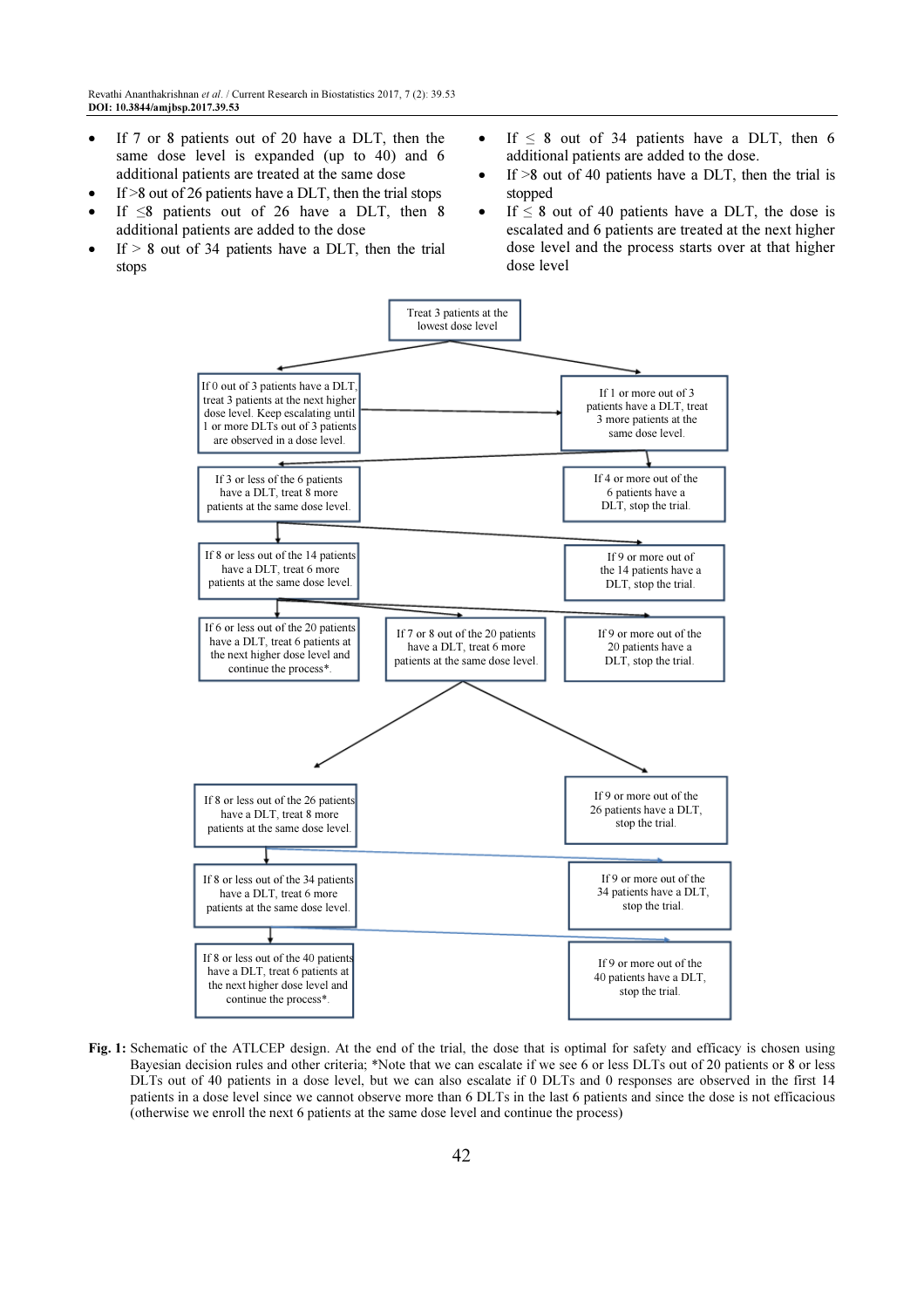In summary, we can escalate to the next dose level if ≤6 out of 20 patients in a dose level experience a DLT or  $\leq$ 8 out of 40 patients in a dose level experience a DLT, similar to the escalation rules of the 20+20 design described earlier. However, we can also escalate if out of the first 14 patients in a dose level, we observe 0 DLTs and 0 responses, since no more than 6 DLTs can be observed in the last 6 patients and the dose is not efficacious. The stopping rules of the trial are described above. Additional patient safety measures can be implemented with a safety review committee that can stop the trial at its discretion at any point.

At the end of the trial, a dose that is acceptable for safety and efficacy is chosen using the following Bayesian decision rules on the posterior probabilities of  $p_i$  and  $q_i$ , which are the toxicity and efficacy probabilities at dose i:

$$
Pr(p_i < p_{TP} | data) > a
$$
 and  $Pr(q_i > p_{EP} | data) > b$ 

Here,  $p_{TP}$  and  $p_{EP}$  are the upper limit for toxicity and lower limit for efficacy respectively, whose values are pre-specified for the study based on discussions with clinicians and " $a$ " and " $b$ " are small probability cut-offs (The cutoff probabilities are typically 0.1 or smaller in value (https://biostatistics.mdanderson.org/softwaredownload/ ProductSupportFiles/EffTox/EffToxUsersGuide.pdf) and we use the upper limit of 0.1 for all the simulations in this study). Here, we use  $p_{TP} = 0.33$ ,  $p_{EP} = 0.5$  and  $a = b = 0.1$ . We also assume that both  $p_i$  and  $q_i$  follow a Jeffreys prior i.e., a uniform Beta (0.5, 0.5) prior (Pan et al., 2014). The posterior distributions of  $p_i$  and  $q_i$  are then Beta (0.5+  $x_i$ ,  $0.5+n_i-x_i$ ) where  $x_i$  is the number of DLTs or responses respectively at dose level *i* out of  $n_i$  patients at that dose level. These Bayesian decision rules are the same as those used in the Eff-Tox design to assign new cohorts of patients a dose and they ensure that doses that are too toxic or that are too inefficacious are not selected.

If more than one dose is found to be acceptable for safety and efficacy in a trial using the Bayesian decision rules above, then the following criteria can be used, in the suggested order of preference, to choose a single dose level: (a) the value of a pre-specified utility function evaluated at each dose level or (b) the percentage of patients who respond but do not have a DLT at each dose level or (c) an empirical Odds Ratio (OR) (http://www2.ims.nus.edu.sg/Programs/011wclinic/files/ guosheng\_ppt.pdf) of toxicity to response at each dose level. In this case, we would select the dose that has the maximum value for the utility function or that has the largest percentage of patients with a response but no DLT or that has the smallest value for the empirical odds ratio. We provide an example utility function for

criterion (a) and show the calculation for the empirical OR for criterion (c) below.

One possible utility function would be the fraction of responders at each dose level minus a constant 'c' multiplied by the fraction of patients with DLTs at that dose level. For dose level i, the formula used is:

$$
utility_j = r_i - c * d_i
$$

where,  $c$  is a constant that can vary between 0 and 1,  $r_i$  is the fraction of patients having a response and  $d_i$  is the fraction of patients with a DLT. This utility function was also employed in Ivanova et al. (2009).

The calculation for the empirical odds ratio at a dose level is based on the numbers of subjects, the number of responses and the number of DLTs at the dose level. The following formula is used:

OR<sup>i</sup>

number of observed DLTs at dose 
$$
i^*
$$

\n
$$
= \frac{\left(\text{number of patients at dose } i - \text{number}\right)}{\text{number of observed responses at dose } i * \text{number of observed responses at dose } i * \text{number of patients at dose } i - \text{number of} \text{observed DLTs at dose } i - \text{number of}}\right)
$$

#### Simulations

We simulated the performance of the proposed ATLCEP design using SAS. In many simulations to study the statistical operating characteristics of the ATLCEP design, we generate the true DLT rate at each dose level  $(p_i)$  using a logistic dose-toxicity curve, as in Table 1, because the toxicity of an anti-cancer agent typically increases with an increase in dose. The two coefficients of the logistic dose toxicity curve used in Table 1 are calculated using the following parameters: The true DLT rate at dose level 1 of 100 units is 0.01 and the true DLT rate at the MTD dose level (dose level 4 of 501 units) is 0.2. However, we select the true response rate at each dose level  $(q_i)$  manually (Table 1) because the efficacy of an anti-cancer agent may not always increase with an increase in dose and can peak at any dose level (Sato et al., 2016; Wages and Tait, 2015). We generate two binary random variables  $X1 \sim$ Bernoulli(p) and  $X2 \sim$  Bernoulli(q) for toxicity and efficacy respectively, which can either be correlated or uncorrelated.

In Table 1, we select the true response rates such that the true response rate peaks at dose level 4. However, different dose-response curves can be investigated (see results in the Appendix for the ATLCEP design for other scenarios of true response rates).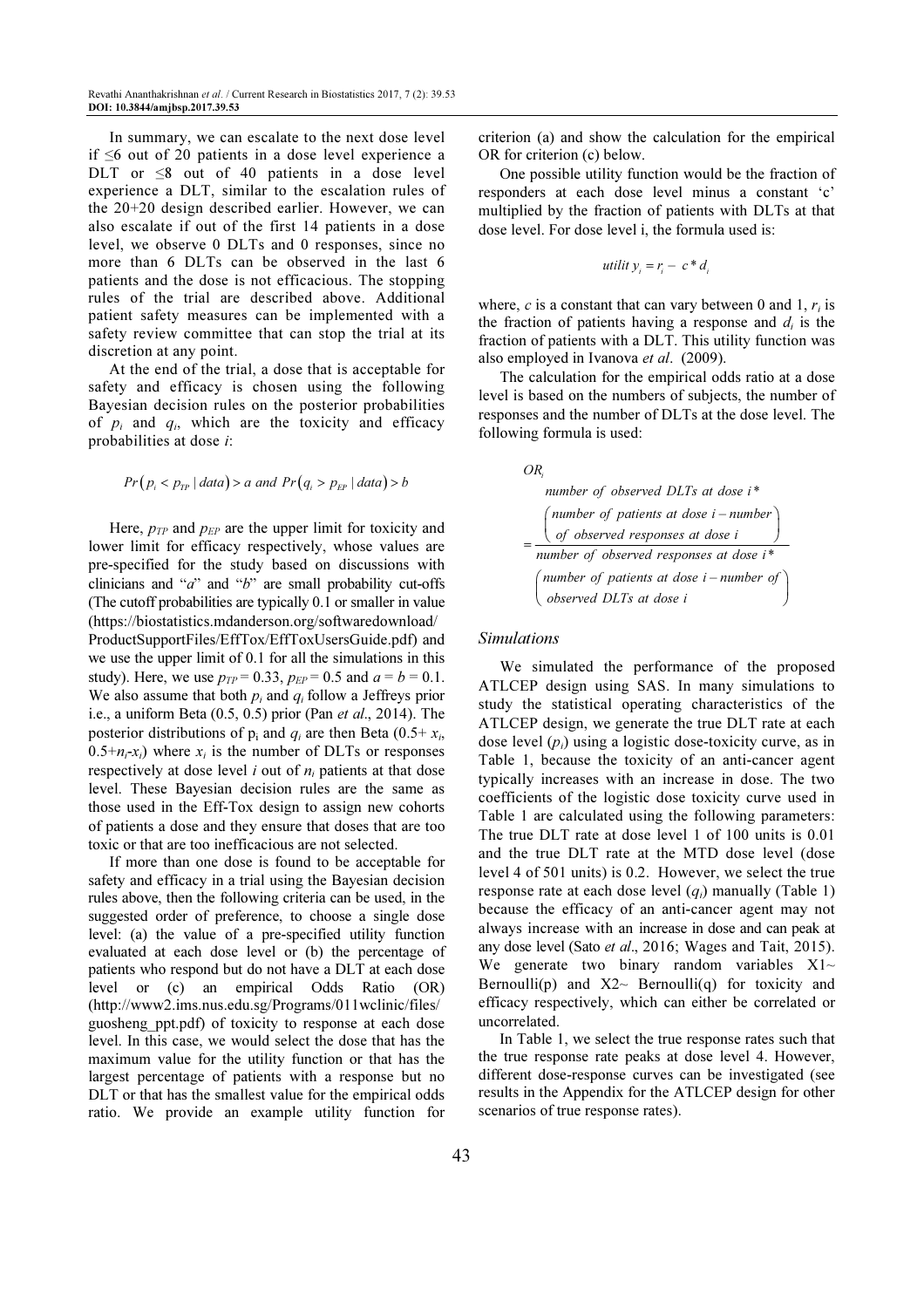Revathi Ananthakrishnan et al. / Current Research in Biostatistics 2017, 7 (2): 39.53 DOI: 10.3844/amjbsp.2017.39.53

| Dose      | Dose level | True probability of toxicity at each<br>dose, generated from a logistic curve* | True probability of response at<br>each dose is selected manually |
|-----------|------------|--------------------------------------------------------------------------------|-------------------------------------------------------------------|
| 100 units |            | 0.01                                                                           | 0.01                                                              |
| 200       |            | 0.02                                                                           | 0.05                                                              |
| 334       |            | 0.06                                                                           | 0.15                                                              |
| 501       |            | 0.2                                                                            | 0.45                                                              |
| 701.4     |            | 0.55                                                                           | 0.2                                                               |
| 932.86    |            | 0.89                                                                           | 0.05                                                              |

Table 1: True underlying DLT and response rates

\*Log. (DLT rate/(1-DLT rate)) =  $-5.39533+0.008002*$  dose

For the rule-based designs, we use SAS to simulate the binary toxicity and response and to carry out the rules for escalation and stopping to determine the effect of sample size on the accuracy of MTD selection, as described in Ananthakrishnan et al. (2017). In the main paper, we evaluated the ATLCEP design in 10000 simulated trials with the true DLT and response rates in Table 1, with correlation coefficient  $r = 0$  (see Appendix for other scenarios for which we evaluated the design). We used a correlation coefficient  $r$  of 0 in our main simulations to be conservative, as Cai et al. (2014) showed that joint modeling of efficacy and safety does not necessarily improve the performance of the dose finding, especially when efficacy is weakly correlated with toxicity. Calculations with other correlation values are discussed briefly in the Results Section and the Appendix. For each simulated trial, we summarize the number of patients, the number of DLTs and the number of responses at each dose. We then use the Bayesian decision rules described, to select an acceptable dose for toxicity and efficacy at the end of each simulated trial. We also estimate the value of the utility function at each dose, the percentage of patients at each dose who respond but do not have a DLT and the empirical odds ratio at each dose, for use in optimal dose selection. The accuracy of MTD selection, the median and maximum sample sizes are simulation outputs for these rule-based designs.

For the CRM design, we use the R package CRM to study the effect of sample size and cohort size on the accuracy of MTD selection with the input parameters given in the Appendix.

For the Eff-Tox design, we use the Eff-Tox design package from the MD Anderson Cancer Center to study the effect of sample size and cohort size on the accuracy of dose selection with the input parameters given in the Appendix.

# Results

# Effect of Sample Size and Cohort Size on Dose Selection

Table 2 shows the percentage of times that the true MTD (dose level 4) is selected by various rule-based designs that allow only escalation and that target a DLT rate of approximately 0.2. To produce these results, we use the true DLT rates shown in Table 1. We perform 10000 simulations for each of the rule-based designs in Table 2. For comparison, we also include in Table 2 the results of two specific cases of the CRM design using the input parameters given in the Appendix. As can be seen, the accuracy of MTD selection increases with an increase in sample size for all the cases considered.

We also evaluated other scenarios for the CRM design than those shown in Table 2, as well as many scenarios for the Eff-Tox design (results not shown here). In these examples that we studied, we found that the accuracy of MTD or dose selection improved dramatically with an increase in sample size for all the cases and designs considered. Larger cohort sizes may result in a small reduction in the accuracy of MTD selection for the CRM design, but could improve dose selection in the Eff-Tox design. Thus, cohort size and sample size are crucial parameters to explore, in the design of an early phase oncology trial.

# Simulation Results for the Accelerated Titration Large Cohort Early Phase (ATLCEP) Design

From the simulation results in Table 2, we observe that the 20+20 design has a high probability of selecting the MTD due to its large sample size. Our simulations yield a median sample size of 100 for the 20+20 design for the true DLT rates in Table 1. This larger sample size allows us to consider addressing drug efficacy in addition to drug safety. However, the sample size of the 20+20 design is relatively large for an integrated Phase I/II trial and a sample size closer to 50 would be more reasonable. Therefore, we proposed the Accelerated Titration Large Cohort Early Phase (ATLCEP) design, for which design simulations yielded a mean sample size of 42 and a median sample size of 35 for the true DLT and response rates in Table 1. Basing the large cohort phase on the 10+10 or 15+15 designs would yield even smaller mean sample sizes, but would also result in less accurate dose selection and hence was not considered further. Our results for the ATLCEP design, which considers both drug toxicity and efficacy in selecting an optimal dose, are shown in Table 3.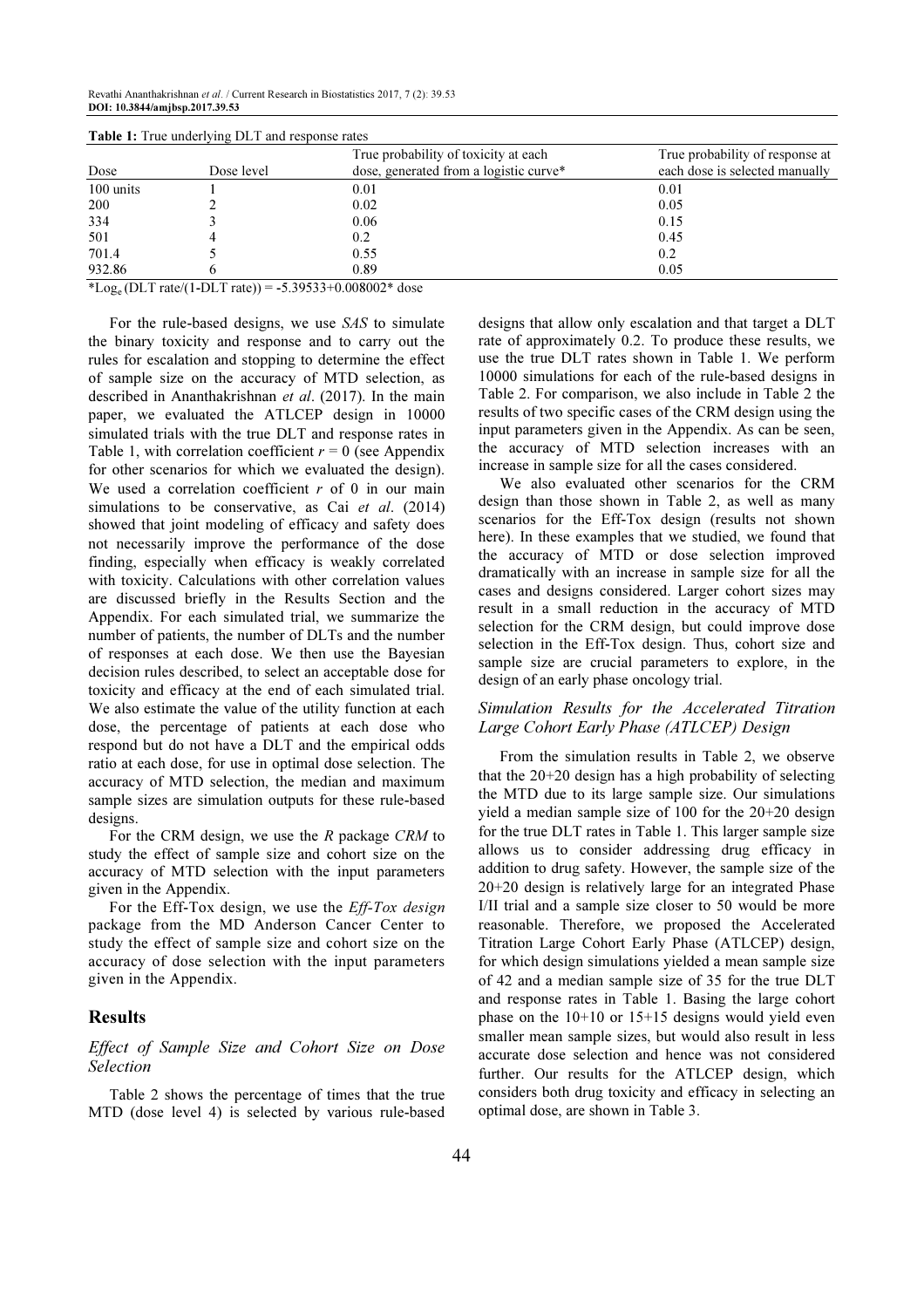Revathi Ananthakrishnan et al. / Current Research in Biostatistics 2017, 7 (2): 39.53 DOI: 10.3844/amjbsp.2017.39.53

| Design                   | Target DLT rate | % of Times the True MTD<br>(Dose Level 4) is Selected | Median Sample Size,<br>Maximum Sample Size |
|--------------------------|-----------------|-------------------------------------------------------|--------------------------------------------|
| Standard $3+3$ design    | $0.17 - 0.26$   | 60.0%                                                 | 15, 33                                     |
| $5+5a$ design            | $0.2 - 0.25$    | 65.9%                                                 | 30, 50                                     |
| CRM 5, 50 (cohort size)  | $0.15 - 0.25$   | 81.6%                                                 | 50 (maximum sample)                        |
| of 5, sample size of 50) |                 |                                                       | size, which is an input)                   |
| $10+10$ design           | $0.2 - 0.24$    | <b>74.0%</b>                                          | 50, 80                                     |
| $20+20$ design           | $0.2 - 0.21$    | 90.1%                                                 | 100, 140                                   |
| CRM 20,120 (cohort size) | $0.15 - 0.25$   | 90%                                                   | 120 (maximum sample)                       |
| $20$ , sample size $120$ |                 |                                                       | size, which is an input)                   |

#### Table 2: Accuracy of MTD selection in rule-based designs and for the CRM design

#### Table 3: Results for the ATLCEP design

|                                              | Dose Level 1 | Dose Level 2 | Dose Level 3 | Dose Level 4 | Dose Level 5 | Dose Level 6 |
|----------------------------------------------|--------------|--------------|--------------|--------------|--------------|--------------|
| True toxicity, true efficacy rate            | 0.01, 0.01   | 0.02, 0.05   | 0.06, 0.15   | 0.2, 0.45    | 0.55, 0.2    | 0.89, 0.05   |
| Odds of toxicity to efficacy from            | 0.20         | 0.26         | 0.35         | 0.31         | 7.71         | 20.05        |
| simulations at Dose Level I $(OR_i)^*$       |              |              |              |              |              |              |
| Average number of patients                   | 3.5          | 4.5          | 7.3          | 14.0         | 12.2         | 0.28         |
| Average number of DLTs                       | 0.04         | 0.1          | 0.45         | 2.8          | 6.7          | 0.25         |
| Average number of responses                  | 0.04         | 0.22         | 1.1          | 6.3          | 2.4          | 0.01         |
| Average number of patients with a            | 0.04         | 0.22         | 1.0          | 5.0          | 1.1          | 0.0          |
| Response but no DLT                          |              |              |              |              |              |              |
| Decision based on the Bayesian posterior     | 2.86%        | 13.02%       | 28.6%        | 76.08%       | 1.87%        | $0\%$        |
| Probabilities (% of times out of 10000)      |              |              |              |              |              |              |
| simulations each dose satisfies the          |              |              |              |              |              |              |
| Bayesian decision criteria for both toxicity |              |              |              |              |              |              |
| and efficacy)**                              |              |              |              |              |              |              |
| % of times out of 10000 simulations each     |              |              |              |              |              |              |
| dose level is the one with the maximum       |              |              |              |              |              |              |
| value of the utility function                |              |              |              |              |              |              |
| when $c = 0.1***$                            | 1.54%        | 4.46%        | 11.91%       | 76.15%       | 5.93%        | $0.01\%$     |
| when $c = 0.5$                               | 4.6%         | $6.66\%$     | 16.05%       | 71.63%       | $1.06\%$     | $0\%$        |
| when $c = 1$                                 | 7.34%        | 8.64%        | 20.79%       | 63.04%       | $0.19\%$     | $0\%$        |

\* Calculated using only those simulations runs with a non-zero denominator for OR<sup>i</sup> . For the lower dose levels (levels 1 and 2), the denominator is zero in many simulation runs since the average number of responses is zero.

\*\* No dose level is chosen as acceptable for toxicity and efficacy~15% of the time. The addition of the percentages for dose selection based on the Bayesian decision rules can add up to more than 100 since more than one dose level can be chosen as acceptable for toxicity and efficacy in each simulation. These numbers for dose selection can change depending on the probability cut-off values "a" and "b" used in the Bayesian decision rules for safety and efficacy but the dose selection numbers using the utility function remain the same.

\*\*\*c = 1 gives equal weight to toxicity and efficacy while 0.1 gives a very small weight to toxicity and more weight to efficacy.

Mean sample size for this example is 41.75; median sample size is 35, minimum sample size is 12 and maximum sample size is 126.

Our simulation results in Table 3 for the ATLCEP design show that for the true DLT and response rates in Table 1, dose level 4 is the dose that satisfies the Bayesian decision rules for safety and efficacy most frequently. Dose level 4 is chosen as the dose level that is acceptable for safety and efficacy in 76% of the simulation runs in this case (Fig. 2). In an actual trial, if more than one dose level satisfies these two Bayesian decision rules, other criteria such as the value of the utility function, the percentage of patients with a response but no DLT, or the  $OR_i$  can be used to choose a single dose level. In our example, dose level 4 has the maximum value of the utility function most frequently and has the maximum value for the average percentage of patients with a response but no DLT. The minimum value for the  $OR_i$  from the simulations

is at dose level 1, not at dose level 4, but there are very few responders in dose level 1 (see the first footnote to Table 3). Hence, based on these results of the ATLCEP design, our final selection for optimal dose is dose level 4 for this example.

Corresponding results for the ATLCEP design with several other scenarios of true toxicity and efficacy rates are shown in the Appendix.

In general, the results in Table 3 can be investigated for different values of the correlation coefficient  $r$ . However,  $r$  can take on only certain values and the highest value that  $r$  can take will differ for different combinations of true DLT and response rates (see the Appendix). For a logistic dose-toxicity curve and for a monotonically increasing dose-response curve, a higher value of r can be used (see the Appendix).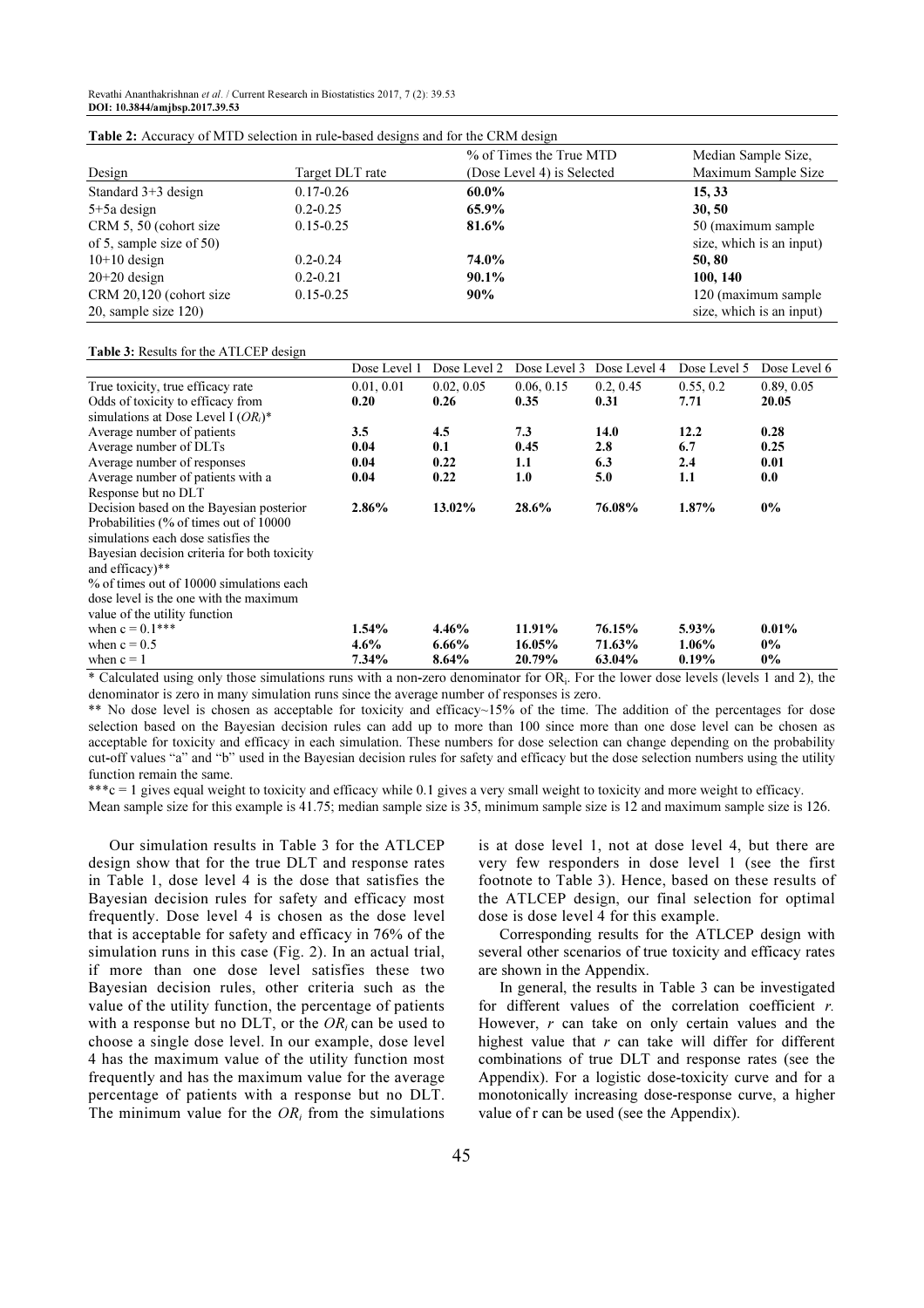

Fig. 2: Percentage of times out of 10000 simulations that each dose level is selected as acceptable for safety and efficacy in the ATLCEP design, based on the true toxicity and response rates in Table 1

Table 4: Comparing the Results of the Eff-Tox design and the OBD Isotonic Design to those of the ATLCEP Design for Various Scenarios of True Toxicity and Efficacy Rates

|                |                                              | Dose level   |                |            |            |            |                |
|----------------|----------------------------------------------|--------------|----------------|------------|------------|------------|----------------|
| Scenario       |                                              |              | $\overline{2}$ | 3          | 4          | 5.         | None           |
| 1              | True toxicity, true efficacy rate            | 0.05, 0.10   | 0.10, 0.30     | 0.15, 0.60 | 0.30, 0.62 | 0.45, 0.65 |                |
|                | Trade-off value per the Eff-Tox Design       | $-0.88$      | $-0.57$        | $-0.04$    | $-0.24$    | $-0.41$    |                |
|                | % selected by Eff-Tox Design                 | 0            | 0              | 41         | $46*$      | 11         | 2              |
|                | % selected by OBD Isotonic Design            | 3.5          | 2.1            | 39.4       | 47.2       | 7.8        | $\bf{0}$       |
|                | % of times each dose level is acceptable     | $23.03**$    | 49.59          | 95.51      | 86.07      | 29.61      | 0.47           |
|                | for efficacy and toxicity in the ATLCEP      | $(4.88)$ *** | (15.64)        | (58.81)    | (18.35)    | (2.13)     |                |
|                | Design (% of times each dose level is the    |              |                |            |            |            |                |
|                | one with the maximum value of the utility    |              |                |            |            |            |                |
|                | function when $c = 1$ )                      |              |                |            |            |            |                |
| $\overline{2}$ | True toxicity, true efficacy rate            | 0.20, 0.60   | 0.40, 0.62     | 0.55, 0.65 | 0.70, 0.70 | 0.85, 0.75 |                |
|                | Trade-off Value per the Eff-Tox Design       | $-0.12$      | $-0.40$        | $-0.57$    | $-0.70$    | $-0.83$    |                |
|                | % selected by Eff-Tox Design                 | <u>74</u>    | 16             | 2          | 1          | 0          |                |
|                | % selected by OBD Isotonic Design            | 64.9         | 32.3           | 2.6        | 0.2        | 0          | 0              |
|                | % of times each dose level is acceptable     | 93.77**      | 60.27          | 5.59       | 0.02       | 0          | 3.52           |
|                | for efficacy and toxicity in the ATLCEP      | $(84.64)***$ | (14.63)        | (0.71)     | (0.02)     | (0)        |                |
|                | Design (% of times each dose level is the    |              |                |            |            |            |                |
|                | one with the maximum value of the utility    |              |                |            |            |            |                |
|                | function when $c = 1$ )                      |              |                |            |            |            |                |
| 3              | True toxicity, true efficacy rate            | 0.30, 0.10   | 0.40, 0.30     | 0.55, 0.60 | 0.60, 0.62 | 0.65, 0.65 |                |
|                | Trade-off Value per the Eff-Tox Design       | $-1.29$      | $-1.04$        | $-0.67$    | $-0.71$    | $-0.73$    |                |
|                | % selected by Eff-Tox Design                 | 0            | 3              | 4          | 0          | 0          |                |
|                | % selected by OBD Isotonic Design            | 49.1         | 39.6           | 9.1        | 1.8        | 0.3        | $\frac{93}{0}$ |
|                | % of times each dose level is acceptable for | $9.30**$     | 13.04          | 4.08       | 0.15       | $\bf{0}$   | 77.75          |
|                | efficacy and toxicity in the ATLCEP Design   |              |                |            |            |            |                |

\* The dose shown in underline is the dose level selected by each design as the optimal dose for toxicity and efficacy.

\*\* These numbers for percentage of times each dose level is acceptable for toxicity and efficacy can add up to more than 100% in the ATLCEP design. For example, in scenario 1, dose levels 3 and 4 are selected in 96% and 86% of the simulation runs. This means that both dose levels 3 and 4 are selected in a large percentage of the 10000 simulations because both doses satisfy the Bayesian decision rules in those simulations.

\*\*\* The percentages shown in brackets are the percentages that each dose is chosen as the optimal dose for the ATLCEP design using the utility function and these percentages add up to 100.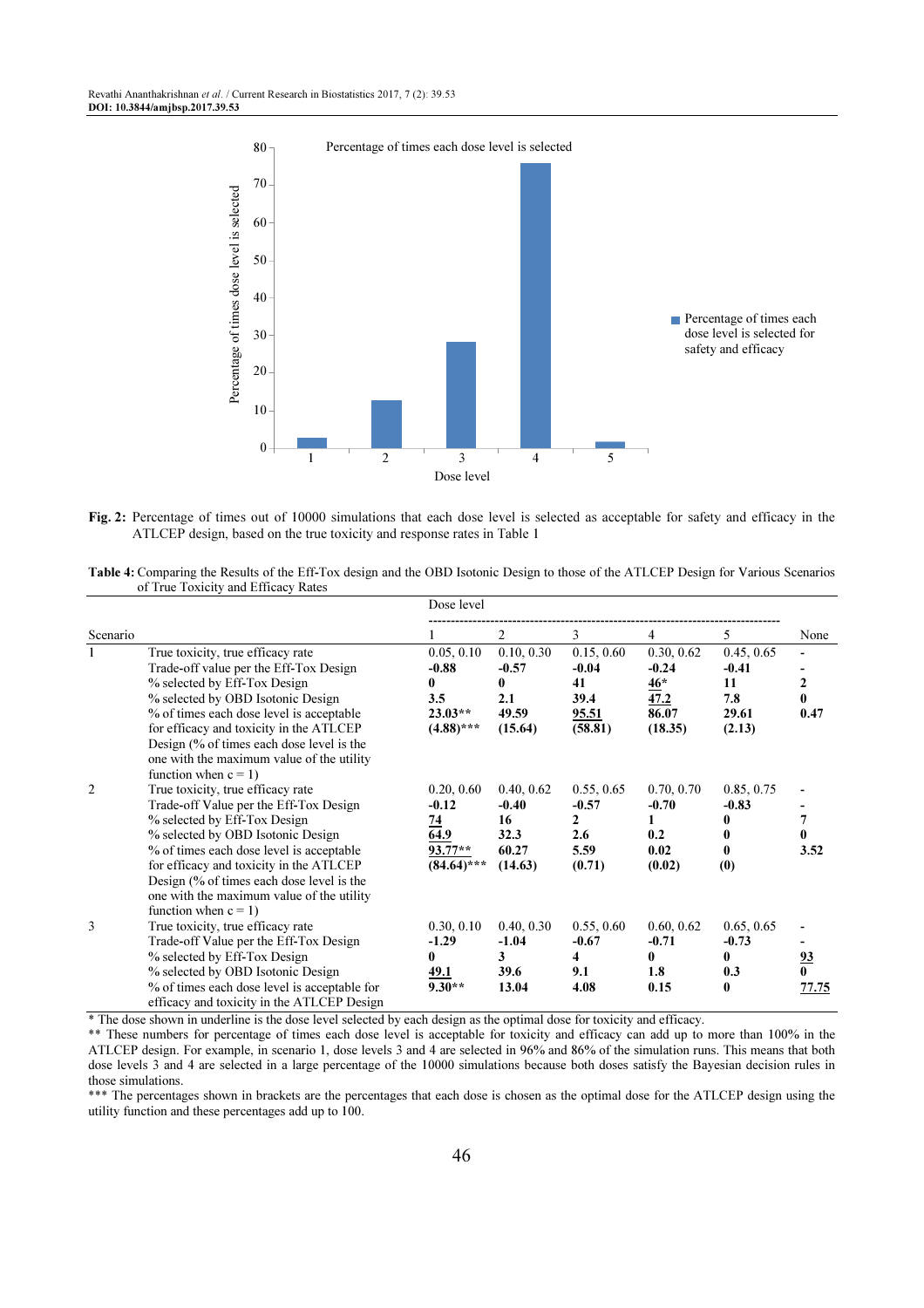# Comparison of the ATLCEP Design to the Eff-Tox Design, the OBD Isotonic Design and to a  $3+3$ Phase I Design Followed by a Phase II Design

We compare, in Table 4, the performance of our proposed ATLCEP design to that of the Eff-Tox and the OBD Isotonic designs for various scenarios of true DLT and response rates. We use a sample size in the Eff-Tox design of 99 and cohort size of 9, which is the maximum cohort size allowed in the version of the Eff-Tox design software we used. We also use 0.33 for the upper limit of the probability of toxicity and 0.5 for the lower limit for the probability of efficacy, identical to the values we used in the decision rules for the ATLCEP design at the end of each simulated trial. All other input parameters used in the Eff-Tox and the OBD Isotonic design simulations are given in the Appendix.

For scenario 1 (Table 4), the Eff-Tox design does not select dose level 3, the dose with the highest trade-off value between the probabilities of efficacy and toxicity, as the optimal dose most frequently. The Eff-Tox design selects dose level 3 41% of the time, which is a little less frequent than it selects dose level 4, whose trade-off value is slightly lower. The OBD Isotonic design selects dose level 3, 39% of the time, while it selects dose level 4 47% of the time. The ATLCEP design selects dose level 3 and dose level 4 in 96% and 86% of the simulation runs respectively, as acceptable for toxicity and efficacy. From our simulations of the ATLCEP design, dose level 3 also has (a) the maximum value of the utility function most frequently (39%, 53% and 59% of the time for  $c = 0.1$ ,  $c = 0.5$  and  $c = 1$  respectively), (b) the maximum value for the average percentage of patients with a response but no DLT and (c) the minimum value of the  $OR_i$ . Hence, based on these results of the ATLCEP design, our final selection for this design is dose level 3.

For scenario 2, the Eff-Tox design selects dose level 1, the dose with the highest trade-off value, 74% of the time and the OBD Isotonic design selects dose level 1 65% of the time as the optimal dose. The ATLCEP design selects dose level 1 as acceptable for safety and efficacy in 94% of the simulation runs. From our simulations of the ATLCEP design, dose level 1 also has (a) the maximum value of the utility function most frequently (53, 72 and 85% of the time for  $c = 0.1$ ,  $c =$ 0.5 and  $c = 1$  respectively), (b) the maximum value for the average percentage of patients with a response but no DLT and (c) the minimum value of the  $OR_i$ . Hence, based on these results of the ATLCEP design, our final selection for this design is dose level 1.

For scenario 3, the Eff-Tox design does not select any dose as optimal for safety and efficacy 93% of the time, while the ATLCEP design does not select any dose level as acceptable for safety and efficacy in 78% of the simulation runs. These results for the Eff-Tox design and

the ATLCEP design of selecting no dose level as optimal or acceptable for safety and efficacy most of the time are reasonable, since the true DLT rate at the lowest dose level itself is quite high - at a value of 0.3, it is just below the upper limit of 0.33 considered in the Bayesian decision rule for safety. The OBD Isotonic design does not perform well in this scenario since it assumes that at least the lowest dose is safe and selects dose level 1 as the optimal dose 49% of the time.

Although the comparisons between the ATLCEP design and the Eff-Tox and OBD Isotonic designs are not exact in terms of cohort size and sample size, these examples demonstrate that the ATLCEP design can select an optimal dose for efficacy and toxicity as robustly as the Eff-Tox and the OBD Isotonic designs.

We also compare the results of the ATLCEP design to those of a 3+3 Phase I design followed by a Phase II design. The 3+3 design picks the right dose for safety i.e., the true MTD of dose level 4 only 60% of the time for the true DLT rates in Table 1, as seen in Table 2. Hence the probability of selecting the right dose for both toxicity and efficacy at the end of Phase II, in a 3+3 followed by a Phase II design, is no more than 60%. In contrast, as seen in Table 3, the ATLCEP design picks dose level 4 as acceptable for safety and efficacy in 76% of the simulation runs (76% is also the value for the percentage of simulations that select dose level 4 as the optimal dose for toxicity and efficacy using the utility function for  $c = 0.1$ ) for the true toxicity and true response rates in Table 1. Since the 3+3 design tends to stop earlier with a small sample size, its accuracy of MTD selection is very low. Our simulations with this and other scenarios confirm that we need a larger sample size to select the right dose with high accuracy before proceeding to the next study phase.

## **Discussion**

Most Phase I dose-finding oncology trials enroll a very small number of patients and often fail to predict the MTD accurately due to the small sample size. We have shown, via simulations, that the accuracy of MTD or dose selection in these dose-finding designs increases considerably with an increase in sample size, and increases with an increase in cohort size in some cases and for some models. Thus, it is crucial to study the effect of sample size and cohort size on the accuracy of dose selection while designing an early phase oncology trial. With a larger number of patients, the efficacy of the drug can also be assessed in an early phase trial.

This has led us to propose a simple rule based design that enrolls a larger sample size than standard Phase 1 designs, which enables accurate dose selection with respect to toxicity and incorporates Bayesian decision rules for optimal dose selection for safety and efficacy at the end of the trial. We propose the Accelerated Titration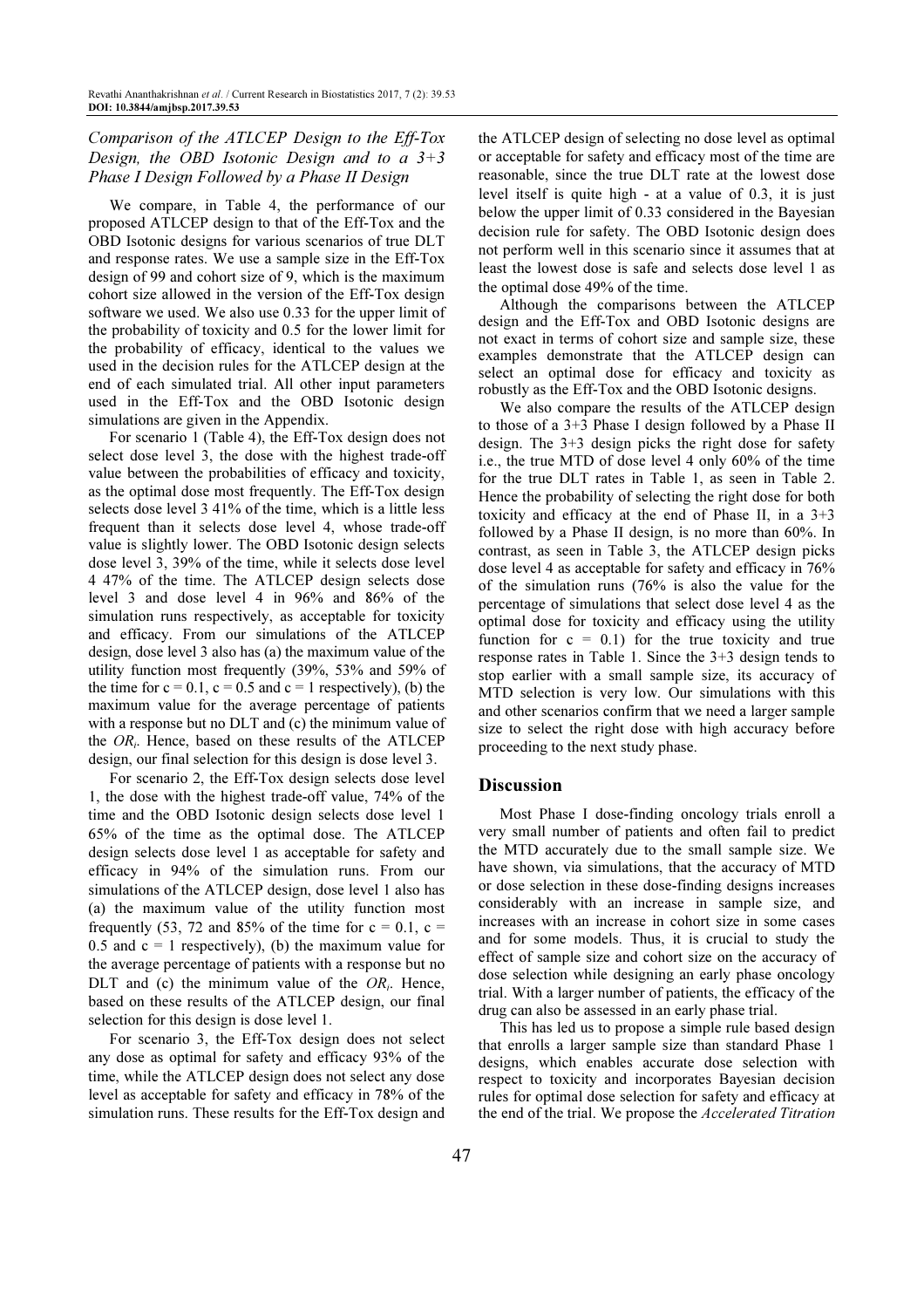Large Cohort Early Phase (ATLCEP) design, a moderately sized, integrated Phase I/II trial design that assesses both safety and efficacy. We note that such a design should not become too large; the drawbacks of large seamless Phase I/II trials with more than a few hundred patients have been discussed by Mullard (2016). The ATLCEP design is intended to quickly move up the dose levels through accelerated titration but to have large enough sample sizes for doses near the MTD to substantially increase the accuracy of MTD selection and to provide assessment of efficacy in treatment response. The stopping rules and their timing used in our proposed ATLCEP design can be altered to create a modified ATLCEP design. For example, one could implement stopping if there are  $\geq$  5 DLTs, rather than  $>= 4$  DLTs, in the first 6 patients in a dose level, or one could apply stopping rules after patient 7, 14, 20 etc. instead of after patient 6, 14, 20. However, additional simulations to study the operating characteristics of such a modified design would need to be performed. In this context, we note that there is a trade-off for using restrictive stopping rules and stopping too early for toxicity – it decreases the probability of identifying the optimal dose. We further note that a safety committee that can stop the trial at any point should be implemented with any of these designs. In summary, one needs to strike a balance between the unmodified 20+20 design, which enrolls 20 patients at once at a dose level and has a high accuracy of dose selection but exposes too many patients to the study drug at once and a design where few patients are enrolled at a time with stopping rules after each enrollment, for a maximum of 20-40 patients per dose level, which will have a lower accuracy of dose selection. Our proposed design falls in between these two extremes and provides a general framework for a larger A+B design that can be tweaked with stopping rules that are optimal for the study and study drug. This allows a trade-off to be struck between the safety of patients in the trial versus the accuracy of optimal dose selection for the safety and benefit of future patients.

The Bayesian decision rules used in the Eff-Tox design to optimize efficacy and safety in dose selection for each new cohort of patients are also used in the ALTCEP design, but only at the end of the trial. Our simulations comparing the performance of the ATLCEP design to that of the Eff-Tox and the OBD Isotonic design show that our design can perform as well as or better than these designs in the situations we considered. Also, this simple rule-based design can be implemented more easily than the Eff-Tox design and the OBD Isotonic design which require more advanced statistical calculations at each dosing stage.

We have also compared the results from the ATLCEP design to those from a 3+3 Phase I design followed by a Phase II design. Our simulations confirm that we need a larger sample size to select the right dose with high accuracy before proceeding to the next

study phase. The importance of selecting the optimal dose for toxicity and efficacy has previously been illustrated by Markman (2010) with the drug PLD for treatment of platinum resistant ovarian cancer. The dose of PLD in initial clinical trials which became the FDA approved dose proved to be too toxic and over time a lower dose has become the standard. We hope that the use of the ATLCEP design can help prevent such experiences in the future.

# Conclusion

We propose the Accelerated Titration Large Cohort Early Phase (ATLCEP) design, a moderately large, simple rule-based integrated Phase I/II trial design that evaluates both safety and efficacy. This design incorporates stopping rules within dose levels to allow more flexible decision-making. We compare the operating characteristics of this design with other Phase I/II strategies, via simulations. Our simulations show that the design can perform as well as or better than the Eff-Tox or the Optimal Biological Dose (OBD) Isotonic design. It also performs better than a 3+3 Phase I design followed by a standard Phase II design.

# Acknowledgment

We would like to thank the editors for their review of the manuscript.

## Author's Contributions

RA contributed to the following: conception and design of the study, simulations and analysis, interpretation of the results, drafting of the article, and approval of the final submitted version, while SG, MC, GD, JM, DL and ML contributed to the conception and design of the study, helped with the interpretation of the results, provided critical reviews of drafts and approved the final submitted version.

## Ethics

This article is original and contains unpublished material. The corresponding author confirms that all of the authors have read and approved the manuscript and that no ethical issues are involved.

## References

Ananthakrishnan, R., S. Green, M. Chang, G. Doros and J. Massaro et al., 2017. Systematic comparison of the statistical operating characteristics of various Phase I oncology designs. Contemporary Clin. Trials Commun., 5: 34-48. DOI: 10.1016/j.conctc.2016.11.006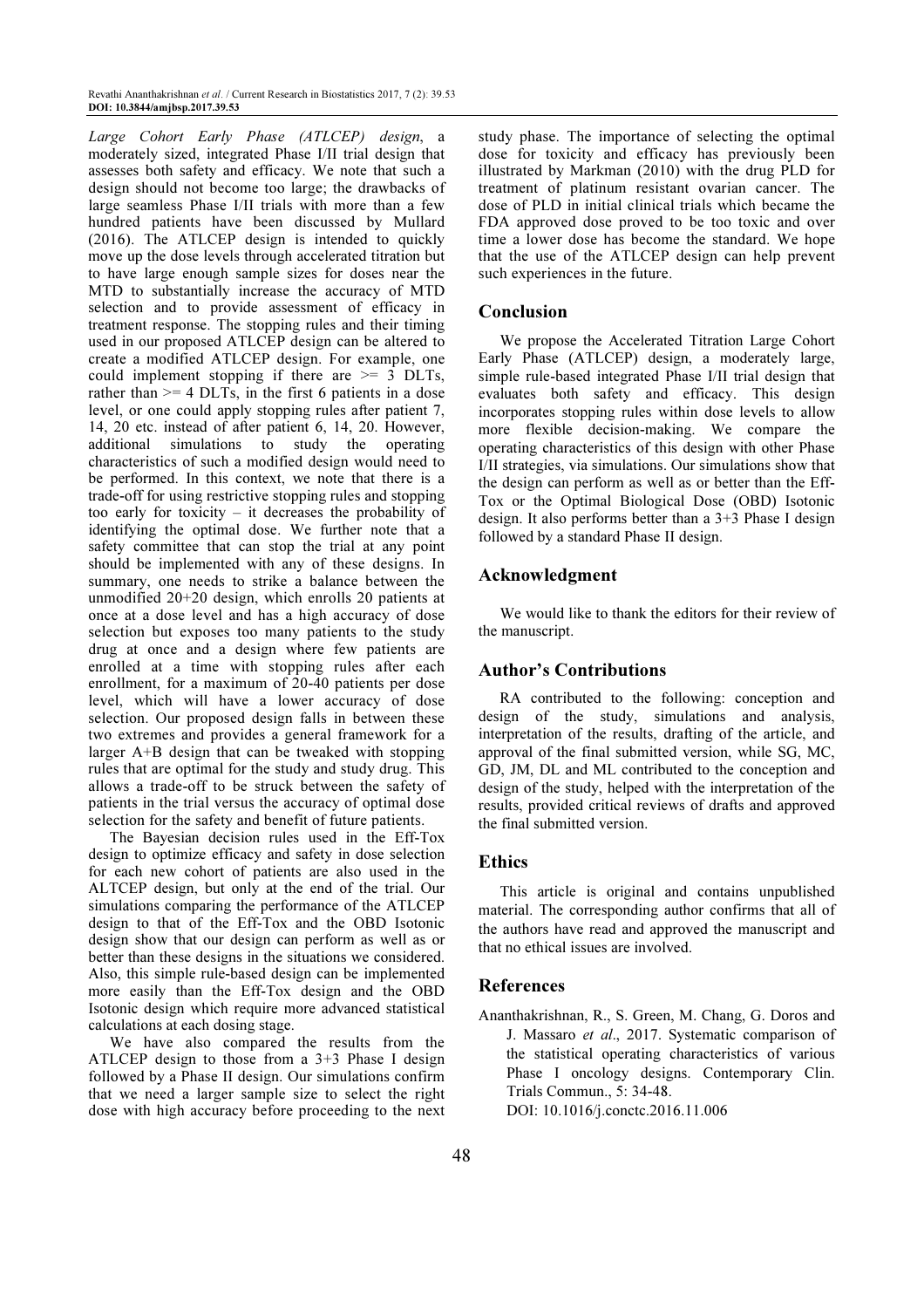- Braun, T.M., 2002. The bivariate continual reassessment method: Extending the CRM to phase I trials of two competing outcomes. Control Clin. Trials, 23: 240-256. DOI: 10.1016/S0197-2456(01)00205-7
- Cai, C., Y. Yuan and Y. Ji, 2014. A Bayesian dose finding design for oncology clinical trials of combinational biological agents. J. R Stat. Society Ser., 1: 159-173. DOI: 10.1111/rssc.12039
- Dragalin, V., V.V. Fedorov and Y. Wu, 2008. Two‐stage design for dose‐finding that accounts for both efficacy and safety. Stat. Med., 10: 5156-5176. DOI: 10.1002/sim.3356
- Ferrandina, G., 2010. Reply to M. Markman. J. Clin. Oncol., 1: e321-e322.
	- DOI: 10.1200/JCO.2010.29.0866
- Garrett-Mayer, E., 2006. The continual reassessment method for dose-finding studies: A tutorial. Clin. Trials, 3: 57-71. DOI: 10.1191/1740774506cn134oa
- Gezmu, M. and N. Flournoy, 2006. Group up-and-down designs for dose-finding. J. Stat. Plann. Inference, 136: 1749-1764. DOI: 10.1016/j.jspi.2005.08.002
- Hansen, A.R., D.M. Graham, G.R. Pond and L.L. Siu, 2014. Phase 1 trial design: Is  $3 + 3$  the best? Cancer Control, 21: 200-208.

DOI: 10.1177/107327481402100304

- Hoering, A., A. Mitchell, M. LeBlanc and J. Crowley, 2013. Early phase trial design for assessing several dose levels for toxicity and efficacy for targeted agents. Clin. Trials, 10: 422-429. DOI: 10.1177/1740774513480961
- Hoering, A., M. LeBlanc and J. Crowley, 2011. Seamless phase I-II trial design for assessing toxicity and efficacy for targeted agents. Clin. Cancer Res., 15: 640-646. DOI: 10.1158/1078-0432.CCR-10-1262
- Huang, B., P. Bycott and E. Talukder, 2016. Novel dosefinding designs and considerations on practical implementations in oncology clinical trials. J. Biopharm. Stat., 16: 1-12. DOI: 10.1080/10543406.2016.1148715
- Ivanova, A., 2006a. Escalation, group and  $A + B$  designs for dose-finding trials. Stat. Med., 25: 3668-3678. DOI: 10.1002/sim.2470
- Ivanova, A., 2006b. Dose-Finding in Oncology: Nonparametric Methods. In: Dose Finding in Drug Development, Ting, N. (Ed.), Springer, New York, pp: 49-58
- Ivanova, A., K. Liu, E. Snyder and D. Snavely, 2009. An adaptive design for identifying the dose with the best efficacy/tolerability profile with application to a crossover dose-finding study. Stat. Med., 28: 2941-2951. DOI: 10.1002/sim.3684
- Li, D.H., J.B. Whitmore, W. Guo and Y. Ji, 2017. Toxicity and efficacy probability interval design for Phase I adoptive cell therapy dose-finding clinical trials. Clin. Cancer Res., 23: 13-20. DOI: 10.1158/1078-0432.CCR-16-1125
- Markman, M., 2010. Serious ethical dilemma of singleagent pegylated liposomal doxorubicin employed as a control arm in ovarian cancer chemotherapy trials. J. Clin. Oncol., 28: e319-e320.
	- DOI: 10.1200/JCO.2010.28.9934
- Mullard, A., 2016. Reining in the supersized Phase I cancer trial. Nat. Rev. Drug Discov., 15: 371-373. DOI: 10.1038/nrd.2016.110
- O'Quigley, J., M. Pepe and L. Fisher, 1990. Continual reassessment method: A practical design for phase 1 clinical trials in cancer. Biometrics, 46: 33-48. DOI: 10.2307/2531628
- Pan, H., F. Xie, P. Liu, J. Xia and Y. Ji, 2014. A phase I/II Seamless dose Escalation/expansion with Adaptive Randomization Scheme (SEARS). Clin. Trials, 11: 49-59. DOI: 10.1177/1740774513500081
- Pan, H., P. Huang, Z. Wang, L. Wang and C. Li et al., 2013. A novel Bayesian seamless phase I/II design. PLoS One, 8: e73060-e73060. DOI: 10.1371/journal.pone.0073060
- Sato, H., A. Hirakawa and C. Hamada, 2016. An adaptive dose‐finding method using a change‐point model for molecularly targeted agents in phase I trials. Stat. Med., 35: 4093-4109. DOI: 10.1002/sim.6981
- Schilsky, R.L., L. Minasian, D. Auclair, A. Rahman and R. Pazdur, 2013. Optimizing dosing of oncology drugs. Proceedings of the Conference on Clinical Cancer Research, (CCR' 13).
- Thall, P.F. and J.D. Cook, 2004. Dose‐finding based on efficacy-toxicity trade‐offs. Biometrics, 60: 684-693. DOI: 10.1111/j.0006-341X.2004.00218.x
- Thall, P.F., J.D. Cook and E. Estey, 2006. Adaptive dose selection using efficacy-toxicity trade-offs: Illustrations and practical considerations. J. Biopharmaceutical Stat., 16: 623-638. DOI: 10.1080/10543400600860394
- Wages, N.A. and C. Tait, 2015. Seamless Phase I/II adaptive design for oncology trials of molecularly targeted agents. J. Biopharm. Stat., 25: 903-920. DOI: 10.1080/10543406.2014.920873
- Yang, S., S. Wang and Y. Ji, 2015. An integrated dosefinding tool for phase I trials in oncology. Contemporary Clin. Trials, 45: 426-434. DOI: 10.1016/j.cct.2015.09.019
- Yin, G., Y. Li and Y. Ji, 2006. Bayesian dose-finding in phase I/II clinical trials using toxicity and efficacy odds ratios. Biometrics, 62: 777-784. DOI: 10.1111/j.1541-0420.2006.00534.x
- Yuan, Y., H.Q. Nguyen and P.F. Thall, 2016. Bayesian Designs for Phase I-II Clinical Trials. 1st Edn., Chapman and Hall/CRC, ISBN-10: 1498709559, pp: 310.
- Zang, Y., J.J. Lee and Y. Yuan, 2014. Adaptive designs for identifying optimal biological dose for molecularly targeted agents. Clin. Trials, 11: 319-327. DOI: 10.1177/1740774514529848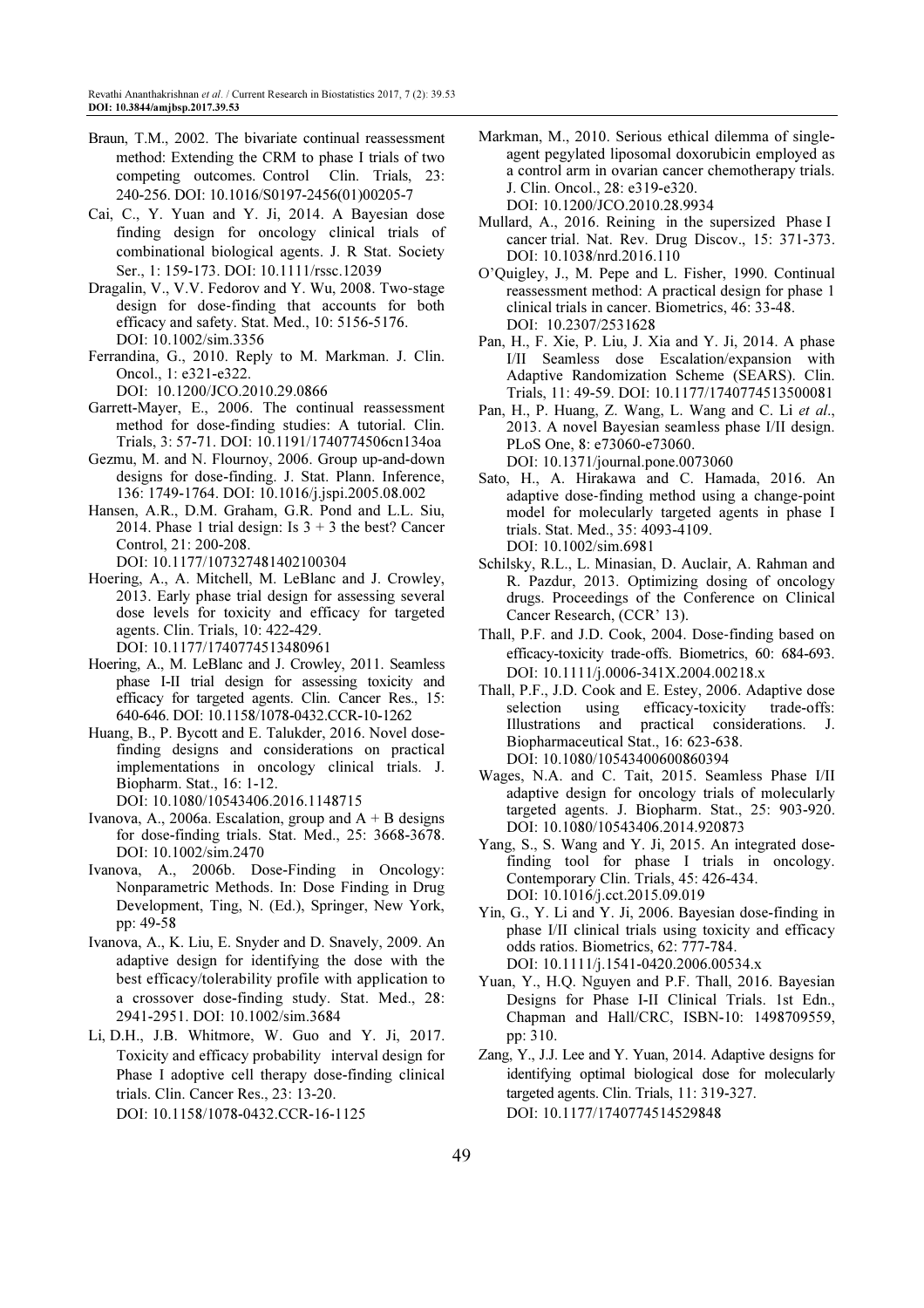Zhang, W., D.J. Sargent and S. Mandrekar, 2006. An adaptive dose-finding design incorporating both toxicity and efficacy. Stat. Med., 25: 2365-2383. DOI: 10.1002/sim.2325

# Appendix:

Target DLT interval of the 20+20 design

We have constructed the stopping rules for the 20+20 design such that it targets a DLT rate  $\Gamma$  of ~0.2, similar to the 3+3 design, which targets an approximate DLT rate of 0.2 (range of 0.17-0.26) (Ivanova, 2006a; Gezmu and Flournoy, 2006). Other stopping rules and cohort sizes can be proposed in order to target other DLT rates. The approximate DLT interval that any A+B design targets can be calculated using the following inequality from Ivanova (2006a):

$$
C_U / (A + B) < \Gamma < \Gamma_{A + B}
$$

Where:

 $\Gamma_{A+B}$  = The solution to the equation Pr(Bin( $A+B$ ,  $\Gamma_{A+B}$ ) $\leq C_U$ ) = 0.5

 $A+B$  = The total number of patients a dose level can enroll and the trial is stopped if  $>C_U$  DLTs are observed in  $A+B$ patients

For our 20+20 design,  $A+B = 40$ ,  $C_U = 8$  and the inequality becomes:

 $0.2 < \Gamma < 0.21$ 

Correlation Coefficient r that Can Be Used (for Different Cases of True Efficacy and Toxicity Rates)

| Dose Level | True toxicity rate | True efficacy rate |
|------------|--------------------|--------------------|
|            | 0.01               | 0.05               |
| 2          | 0.02               | 0.25               |
| 3          | 0.06               | 0.30               |
| 4          | 0.20               | 0.35               |
| 5          | 0.55               | 0.40               |
| $>= 6$     | 0.89               | 0.50               |

Maximum positive value of r in this case where both the true DLT and response rates are increasing monotonically with an increase in dose is  $\sim 0.25$ .

| Dose Level | True toxicity rate | True efficacy rate |  |
|------------|--------------------|--------------------|--|
|            | 0.01               | 0.4                |  |
| 2          | 0.02               | 0.35               |  |
| 3          | 0.06               | 0.30               |  |
| 4          | 0.20               | 0.25               |  |
| 5          | 0.55               | 0.15               |  |
| $>= 6$     | 0.89               | 0.05               |  |

Maximum positive value of  $r$  in this case where the true DLT rate is increasing monotonically with an increase in dose but the true response rate is monotonically deceasing is 0.08.

Input Parameters Used in Simulations for the CRM, Eff-Tox and OBD Isotonic Designs

Input Parameters Used in the R Package CRM for the CRM Design

A CRM design with a target DLT rate of 0.2, starting dose level of 1 and a 1-parameter logistic dose-toxicity model with parameter "a" whose initial value is 1 and fixed parameter "b" whose value is 3 is considered. The prior for "a" is  $\exp(-a)$ . The prior DLT rate at each of the six dose levels is  $(0.15, 0.25, 0.3, 0.45, 0.51, 0.56)$  and the true DLT rate at each dose level is as given in Table 1.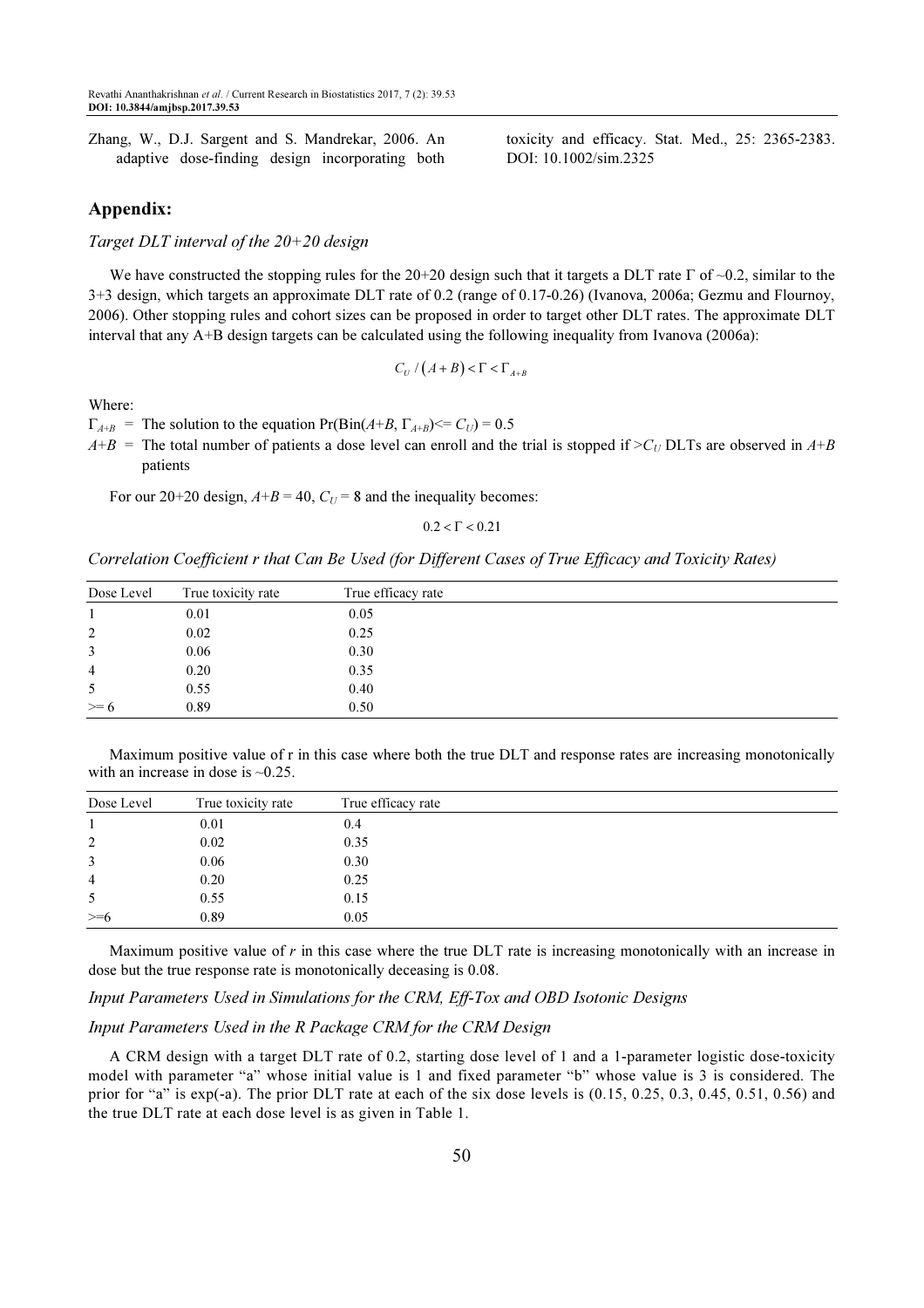Input Parameters Used in the Eff-Tox Package for the Eff-Tox Design

Starting dose  $= 1$ Cohort size  $= 9$ Number of cohorts  $= 11$ Number of simulations=10000

Probability of Toxicity and Efficacy Limits for Dose Acceptability Rules

| Parameter                                                | Value   |
|----------------------------------------------------------|---------|
| Prob(tox) upper limit $(\pi_{\tau}^*)$                   | 0.33000 |
| Lower prob cutoff for prob of toxicity $(p_{\text{TL}})$ | 0.10000 |
| Prob(eff) lower limit $(\pi_F^*)$                        | 0.50000 |
| Lower prob cutoff for prob of efficacy $(p_{F,L})$       | 0.10000 |

#### Trade-off Function Elicited Points (3 points to define the trade-off function contour)

|                          | $\pi_{\textrm{\tiny{F}}}$ | $\pi_{\scriptscriptstyle{\text{T}}}$ |
|--------------------------|---------------------------|--------------------------------------|
| $(\pi_{1,E}^*, 0)$       | 0.50000                   | 0.00000                              |
| $(1, \pi_{2,T}^*)$       | .00000                    | 0.65000                              |
| $(\pi_{3,E}, \pi_{3,T})$ | 0.70000                   | 0.25000                              |

#### Elicited Means (Prior Toxicity, Prior Efficacy)

|        | - ---- <i>- -------; , - ---- –--------; ,</i> , |          |  |
|--------|--------------------------------------------------|----------|--|
| Dose   | Toxicity                                         | Efficacy |  |
|        | 0.0200                                           | 0.2000   |  |
| C<br>∠ | 0.0400                                           | 0.4000   |  |
| 3      | 0.0600                                           | 0.6000   |  |
| 4      | 0.0800                                           | 0.8000   |  |
| 5      | 0.1000                                           | 0.9000   |  |

Number of simulations = 10000

Input parameters Used in the OBD Isotonic Design Starting dose =1 Cohort size  $= 9$ Number of cohorts = 11 phi = upper bound of toxicity rate =  $0.33$ ct = threshold for posterior probability of toxicity (any dose with toxicity probability larger than ct is excluded from the admissible set of doses)  $= 0.9$ Number of simulations = 10000

The R code given at the following URL was used along with the input parameters given above: http://odin.mdacc.tmc.edu/~yyuan/Software/TargetAgent/targetAgentDF.r

The parameters in the beta prior distribution for toxicity response probability were changed in the R code above to reflect the values of ct (= 0.9) and phi (= 0.33) used in our simulations.

Results for the ATLCEP Design for Various Scenarios of True Toxicity and Efficacy Rates (Correlation Coefficient  $r=0$  for all the below simulations)

(a) True toxicity and efficacy rates are monotonically increasing with an increase in dose

| (a) True toment, and errically rates are monotomean, mercasing with an increase in dose |              |              |              |           |           |                                               |  |
|-----------------------------------------------------------------------------------------|--------------|--------------|--------------|-----------|-----------|-----------------------------------------------|--|
|                                                                                         | Dose Level 1 | Dose Level 2 | Dose Level 3 |           |           | <b>Dose Level 4</b> Dose Level 5 Dose Level 6 |  |
| True toxicity, true efficacy rate                                                       | 0.01, 0.01   | 0.02, 0.05   | 0.06, 0.15   | 0.2, 0.45 | 0.55, 0.5 | 0.89, 0.6                                     |  |
| Odds of Toxicity to Efficacy from Simulations                                           | 0.20         | 0.26         | 0.35         | 0.31      | 2.6       | 3.7                                           |  |
| at Dose Level i $(OR_i)^*$                                                              |              |              |              |           |           |                                               |  |
| Average Number of Patients                                                              | 3.5          | 4.5          | 7.3          | 14.0      | 12.2      | 0.28                                          |  |
| Average Number of DLTs                                                                  | 0.04         | 0.1          | 0.45         | 2.8       | 6.7       | 0.25                                          |  |
| Average Number of Responses                                                             | 0.04         | 0.22         | 1.1          | 6.3       | 6.1       | 0.17                                          |  |
| Average Number of Patients with a Response                                              | 0.04         | 0.22         | 1.0          | 5.0       | 2.7       | 0.02                                          |  |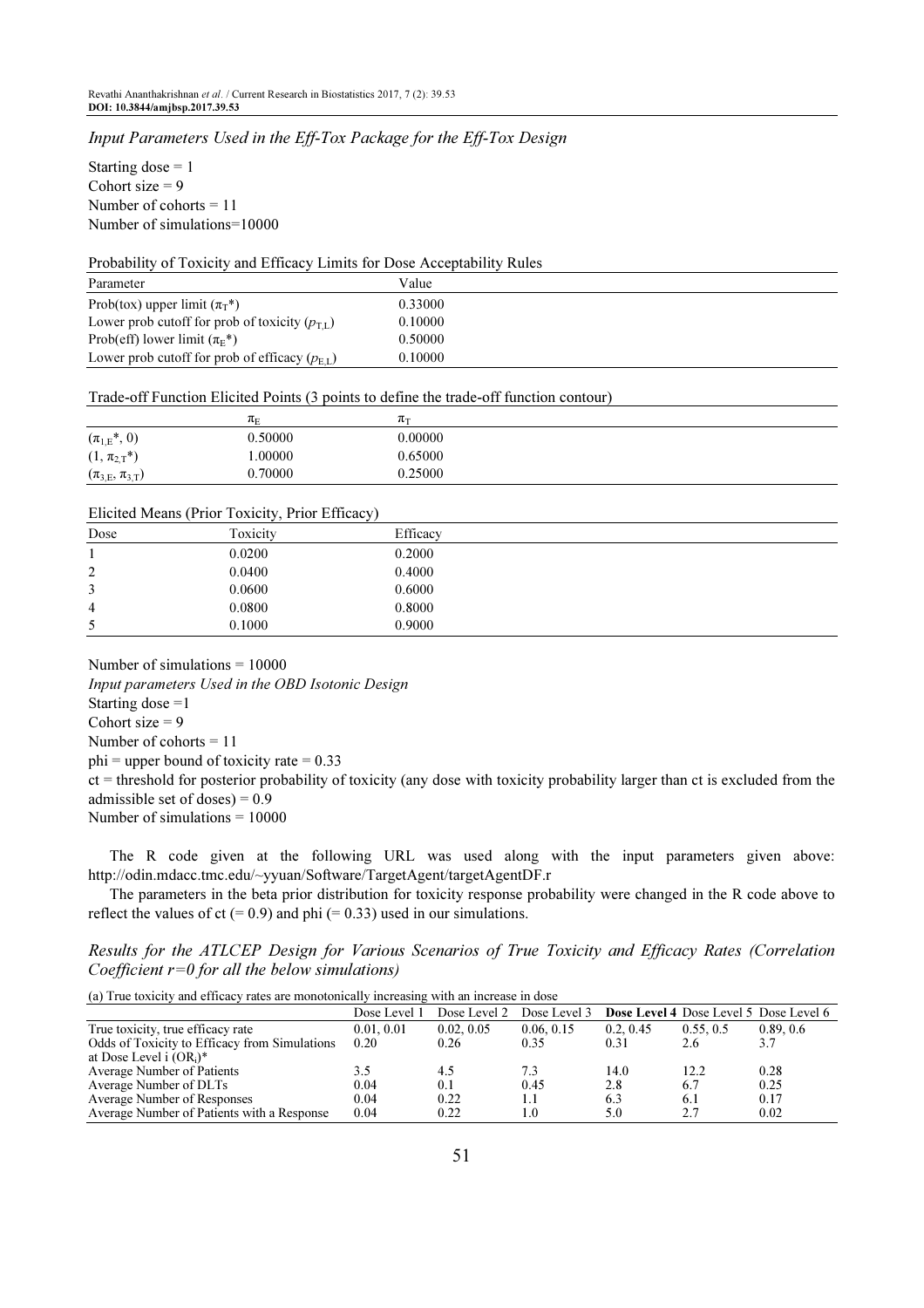Revathi Ananthakrishnan et al. / Current Research in Biostatistics 2017, 7 (2): 39.53 DOI: 10.3844/amjbsp.2017.39.53

| but no DLT                                   |          |           |           |        |          |          |
|----------------------------------------------|----------|-----------|-----------|--------|----------|----------|
| Decision based on the Bayesian Posterior     | 2.86%    | $13.02\%$ | 28.6%     | 76.08% | 15.32%   | $0\%$    |
| Probabilities (% of times out of 10000)      |          |           |           |        |          |          |
| simulations each dose level satisfies the    |          |           |           |        |          |          |
| Bayesian decision criteria for both toxicity |          |           |           |        |          |          |
| and efficacy)**                              |          |           |           |        |          |          |
| % of times out of 10000 simulations each     |          |           |           |        |          |          |
| dose level is the one with the maximum value |          |           |           |        |          |          |
| of the utility function                      |          |           |           |        |          |          |
| when $c = 0.1$ ***                           | $0.31\%$ | $1.61\%$  | 6.43%     | 47.01% | 42.91%   | $1.73\%$ |
| when $c = 0.5$                               | $2.13\%$ | 5.64%     | $14.04\%$ | 62.19% | 15.63%   | $0.37\%$ |
| when $c = 1$                                 | $6.05\%$ | 8.48%     | 20.21%    | 61.13% | $4.11\%$ | $0.02\%$ |
|                                              |          |           |           |        |          |          |

\*Calculated using only those simulations runs with a non-zero denominator for  $OR_i$ . For the lower dose levels (levels 1 and 2), the denominator is zero in many simulation runs since the average number of responses is zero.

\*\*No dose level is chosen as acceptable for toxicity and efficacy~13% of the time. The addition of the percentages for dose selection based on the Bayesian decision rules can add up to more than 100 since more than one dose level can be chosen as acceptable for toxicity and efficacy in each simulation.

\*\*\*c = 1 gives equal weight to toxicity and efficacy while 0.1 gives a very small weight to toxicity and more weight to efficacy. Mean sample size for this example is 41.75; median is 35; minimum is 12 and maximum is 126.

Dose level selected as optimal by this design is shown in bold.

(b) True Toxicity Rates are Monotonically Increasing with an Increase in Dose and True Efficacy Rates Increase with an Increase in Dose but Plateau after Dose Level 3

|                                               | Dose Level 1 | Dose Level 2 | Dose Level 3 | Dose Level 4 | Dose Level 5 Dose Level 6 |            |
|-----------------------------------------------|--------------|--------------|--------------|--------------|---------------------------|------------|
| True toxicity, true efficacy rate             | 0.01, 0.01   | 0.02, 0.05   | 0.06, 0.15   | 0.2, 0.45    | 0.55, 0.45                | 0.89, 0.45 |
| Odds of Toxicity to Efficacy from Simulations | 0.20         | 0.26         | 0.35         | 0.31         | 3.13                      | 6.95       |
| at Dose Level i $(OR_i)^*$                    |              |              |              |              |                           |            |
| <b>Average Number of Patients</b>             | 3.5          | 4.5          | 7.3          | 14.0         | 12.2                      | 0.28       |
| Average Number of DLTs                        | 0.04         | 0.1          | 0.45         | 2.8          | 6.7                       | 0.25       |
| <b>Average Number of Responses</b>            | 0.04         | 0.22         | 1.1          | 6.3          | 5.5                       | 0.12       |
| Average Number of Patients with a Response    | 0.04         | 0.22         | 1.0          | 5.0          | 2.4                       | 0.01       |
| but no DLT                                    |              |              |              |              |                           |            |
| Decision based on the Bayesian Posterior      | 2.86%        | 13.02%       | 28.6%        | 76.08%       | 13.57%                    | $0.0\%$    |
| Probabilities (% of times out of 10000)       |              |              |              |              |                           |            |
| simulations each dose level satisfies the     |              |              |              |              |                           |            |
| Bayesian decision criteria for both toxicity  |              |              |              |              |                           |            |
| and efficacy)**                               |              |              |              |              |                           |            |
| % of times out of 10000 simulations each      |              |              |              |              |                           |            |
| dose level is the one with the maximum        |              |              |              |              |                           |            |
| value of the utility function                 |              |              |              |              |                           |            |
| when $c = 0.1***$                             | $0.46\%$     | 2.15%        | $7.32\%$     | 54.07%       | 35.03%                    | $0.97\%$   |
| when $c = 0.5$                                | 2.45%        | $6.03\%$     | 14.71%       | 65.77%       | 10.94%                    | $0.1\%$    |
| when $c = 1$                                  | 6.43%        | 8.55%        | 20.44%       | 61.93%       | $2.65\%$                  | $0\%$      |

\* Calculated using only those simulations runs with a non-zero denominator for OR<sup>i</sup> . For the lower dose levels (levels 1 and 2), the denominator is zero in many simulation runs since the average number of responses is zero.

\*\*No dose level is chosen as acceptable for toxicity and efficacy ~13% of the time. The addition of the percentages for dose selection based on the Bayesian decision rules can add up to more than 100 since more than one dose level can be chosen as acceptable for toxicity and efficacy in each simulation.

\*\*\*c = 1 gives equal weight to toxicity and efficacy while 0.1 gives a very small weight to toxicity and more weight to efficacy.

Mean sample size for this example is 41.75; median is 35; minimum is 12 and maximum is 126.

Dose level selected as optimal by this design is shown in bold.

| $\left( \mathbf{c}\right)$                    |              |              |            |                                  |            |                           |
|-----------------------------------------------|--------------|--------------|------------|----------------------------------|------------|---------------------------|
|                                               | Dose Level 1 | Dose Level 2 |            | <b>Dose Level 3</b> Dose Level 4 |            | Dose Level 5 Dose Level 6 |
| True toxicity, true efficacy rate             | 0.05, 0.1    | 0.15, 0.3    | 0.26, 0.45 | 0.38, 0.55                       | 0.55, 0.62 | 0.7, 0.7                  |
| Odds of Toxicity to Efficacy from Simulations | 0.42         | 0.4          | 0.56       | 0.87                             | 1.48       | 1.83                      |
| at Dose Level i $(OR_i)^*$                    |              |              |            |                                  |            |                           |
| Average Number of Patients                    | 5.4          | 11.0         | 16.7       | 14.3                             | 3.5        | 0.08                      |
| Average Number of DLTs                        | 0.27         | 1.6          | 4.3        | 5.4                              | 1.9        | 0.06                      |
| <b>Average Number of Responses</b>            | 0.54         | 3.3          | 7.6        | 7.9                              | 2.2        | 0.05                      |
| Average Number of Patients with a Response    | 0.51         | 2.8          | 5.6        | 4.9                              | 0.98       | 0.02                      |
| but no DLT                                    |              |              |            |                                  |            |                           |
| Decision based on the Bayesian Posterior      | 23.21%       | 44.51%       | 72.03%     | 51.97%                           | 4.56%      | $0.04\%$                  |
| Probabilities (% of times out of 10000)       |              |              |            |                                  |            |                           |
| simulations each dose level satisfies the     |              |              |            |                                  |            |                           |
| Bayesian decision criteria for both toxicity  |              |              |            |                                  |            |                           |
|                                               |              |              |            |                                  |            |                           |